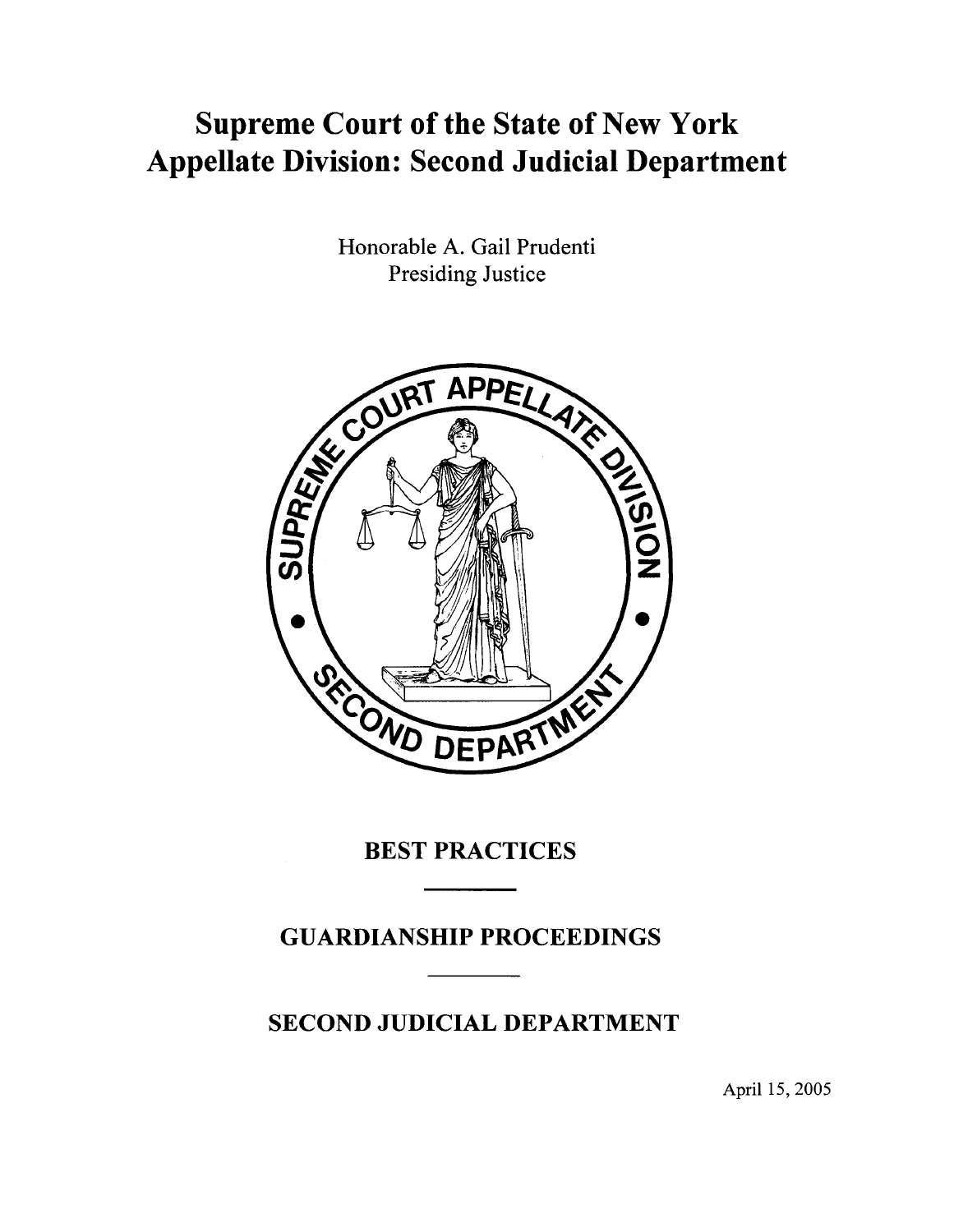| I.    |                                                                    |
|-------|--------------------------------------------------------------------|
| II.   |                                                                    |
| III.  |                                                                    |
|       |                                                                    |
|       |                                                                    |
|       |                                                                    |
| IV.   |                                                                    |
|       |                                                                    |
|       | Personal Needs Guardians Not Governed by Part 36 (Family Members)6 |
| V.    |                                                                    |
| VI.   |                                                                    |
| VII.  |                                                                    |
| VIII. |                                                                    |
| IX.   |                                                                    |
| X.    |                                                                    |
| XI.   |                                                                    |
|       |                                                                    |
|       |                                                                    |

 $\mathcal{L}(\mathcal{A})$  .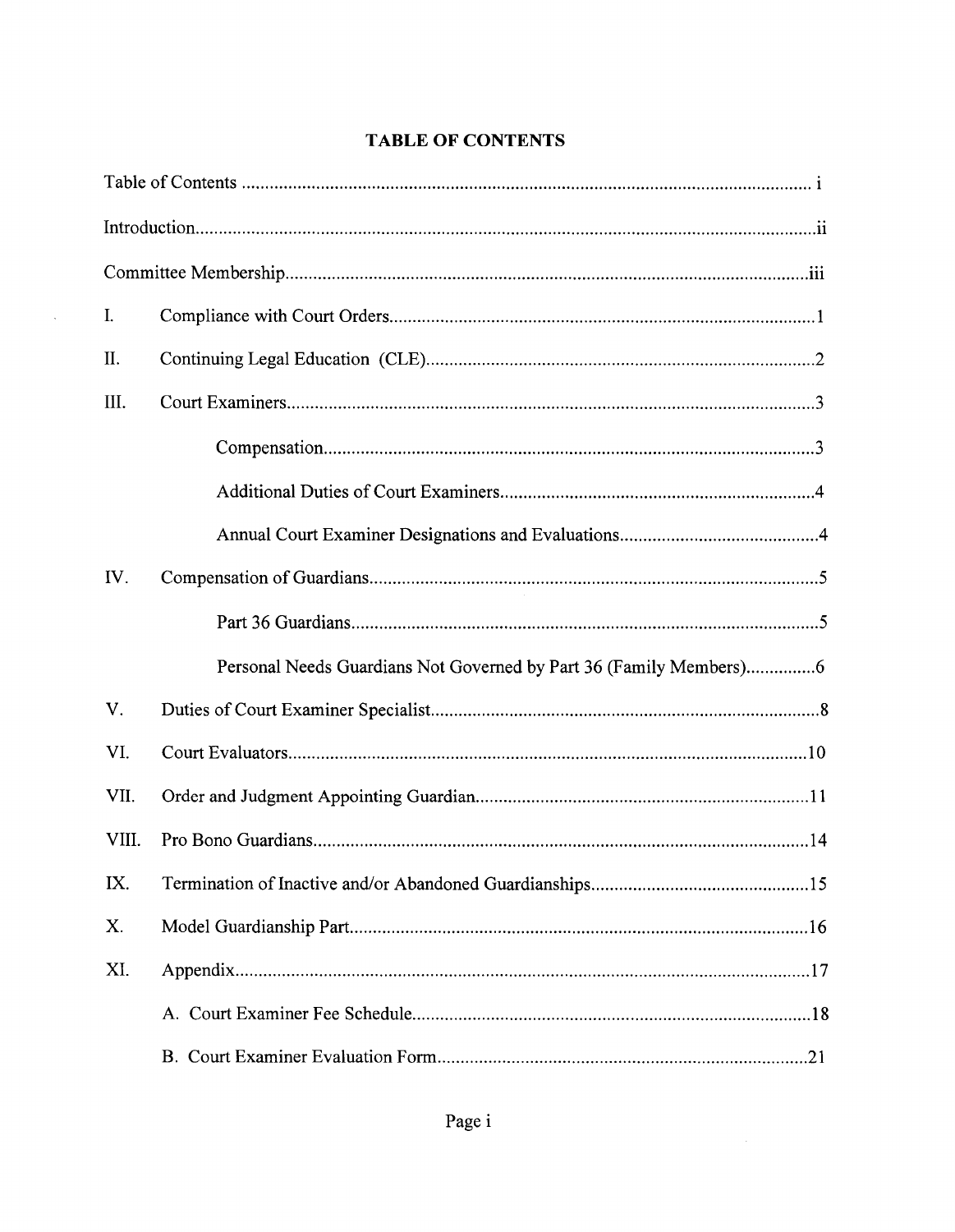## **INTRODUCTION**

Following the release in March 2004 of the Report of the Grand Jury of the Supreme Court, Queens County Concerning Thefts from Guardianships, the Guardianship Task Force was convened to examine the practices and procedures currently employed in the Guardianship Parts throughout the Second Judicial Department and to report and recommend proposals to improve, uniform and strengthen these practices.

The Guardianship Task Force's Report and Recommendations was delivered on November 30,2004 and made available at the courthouse and on the court's website. The 50-day period for public comment expired on February 9, 2005.

As a result of the Task Force's recommendations and in consideration of the public comments received, this "Best Practices Handbook" has been developed. It is intended to serve as a guide for Administrative Judges, Guardianship Justices and Judges, court personnel and members of the bar who practice in the dedicated guardianship parts throughout the Second Judicial Department. This is an important first step in addressing the issues which require our ongoing attention. These issues received substantial attention from our Chief Judge in her State of the Judiciary 2005 and are also being addressed by the First Deputy Chief Administrative Judge Ann T. Pfau, the Office of Guardian and Fiduciary Services, and the Commission on Fiduciary Appointments ("Birnbaum Commission"). Our mutual goal is to provide the most professional of services to a segment of our community which needs our assistance during some of the most difficult times in their lives.

I personally extend a debt of gratitude to the co-chairs, Hon. H. Patrick Leis III and Matthew G. Kiernan, Esq., and the members of the Guardianship Task Force.

> A. GAIL PRUDENTI Presiding Justice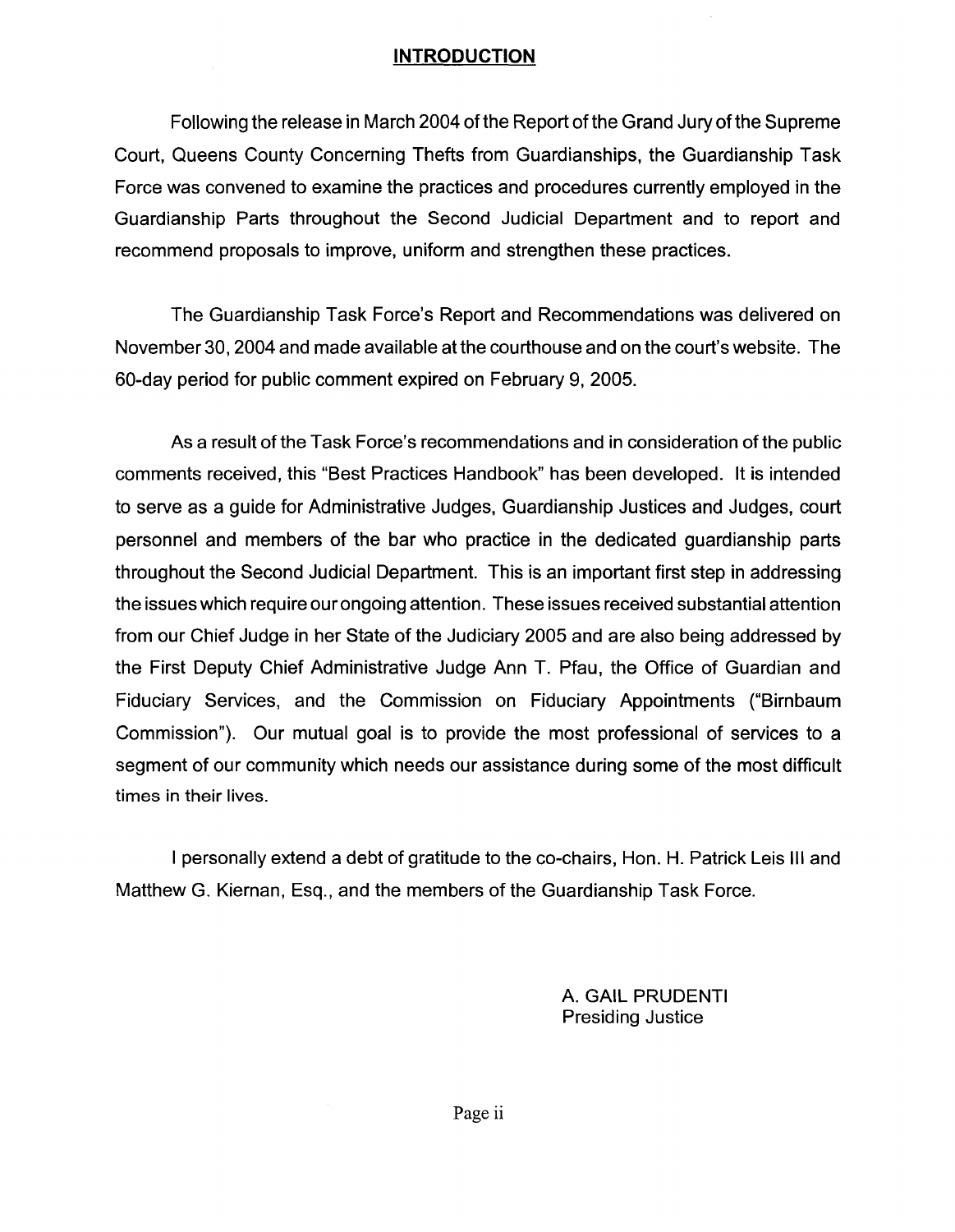## **COMMITTEE MEMBERSHIP**

Guardianship Task Force

Hon. H. Patrick Leis III (Co-Chair) Administrative Judge, Courts of Suffolk County

Matthew G. Kiernan, Esq. (Co-Chair) Director of Professional Services, Appellate Division, Second Judicial **Department** 

Hon. Joel K. Asarch Acting County Court Judge, Guardianship Part, Nassau County

Hon. Edwin Kassoff Liaison to the Judiciary for the Elder Law Section of the New York State Bar Association

Hon. Michael L. Pesce Presiding Justice of Appellate Term, 2<sup>nd</sup> & 11<sup>th</sup> Judicial Districts

> Hon. Peter F. Rosato Justice, Westchester County Supreme Court

Hon. Charles Thomas Justice, Queens County Supreme Court

Richard Bathie Court Clerk Specialist, Guardianship and Tax Certiorari, Nassau County

> Josephine S. Benton, Esq. Principal Law Clerk, Queens County

Charles F. Devlin, Esq. Director, NYS Office of Guardianship Services Advisor to Co-Chairs

Tamara C. Kersh Court Clerk Specialist, Guardianship Part, Queens County

Colleen Lundwall, Esq. Court Attorney/Referee, Guardianship Part, Westchester County

Joseph Panico Case Management Coordinator, Guardianship Part, Suffolk County

> Edward J. Volpe Chief Clerk, Civil Term, Kings County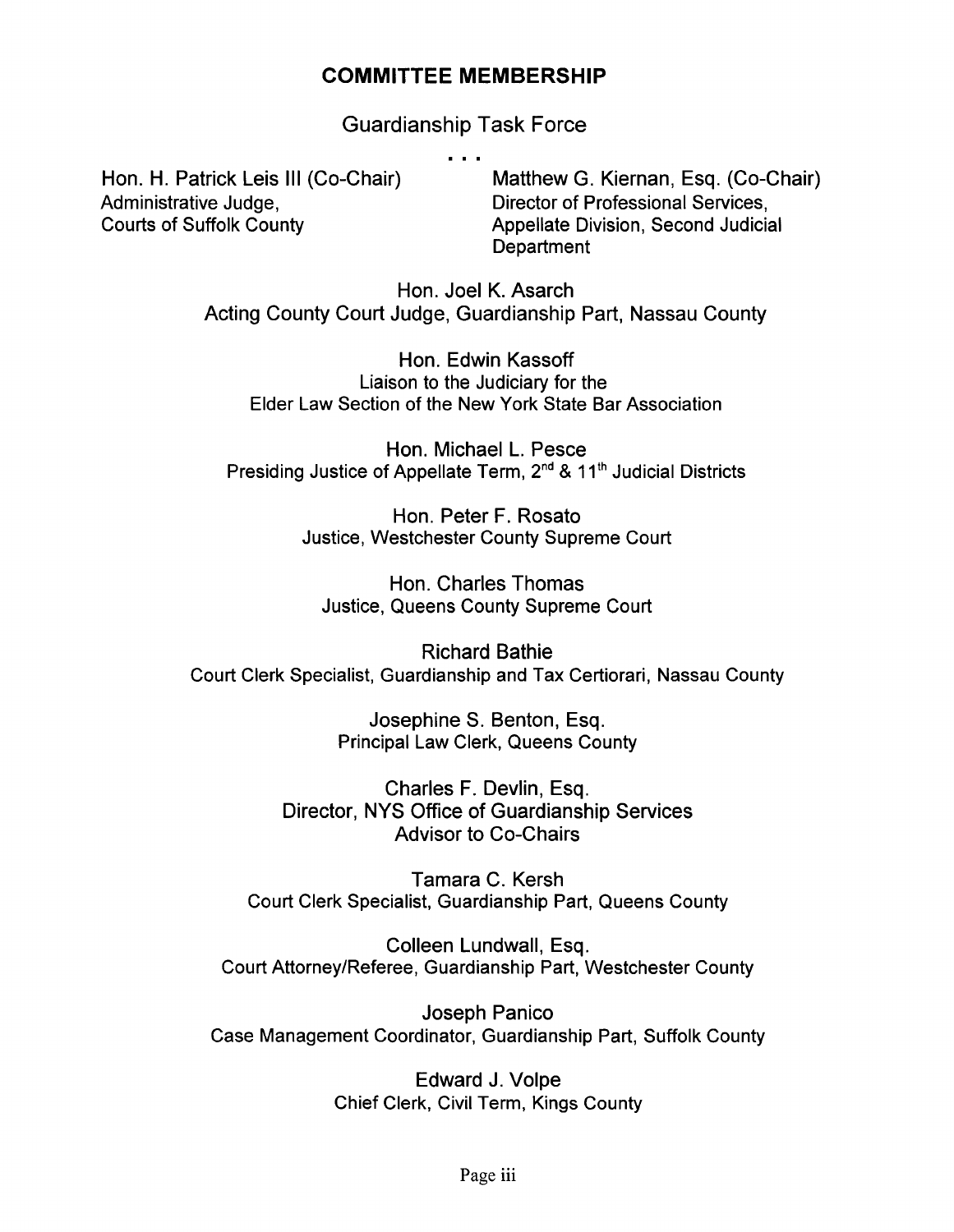## **COMPLIANCE WITH COURT ORDERS**

Active case management can play an important role in assisting the Guardianship Parts to effectively monitor the status of proceedings and to assure compliance with all court directives.

Accordingly, each District Administrative Judge, upon consultation with the justices or judges assigned to their Guardianship Parts, should establish procedures to insure compliance with the court's directives, particularly with respect to the court's requirements for the filing of a Bond and Commission.

Whether the preference chosen by the District Administrative Judge is to utilize the Court Examiner Specialist (and/or other court staff) to actively monitor compliance with the court's orders or establish a compliance part to conduct compliance conferences (scheduled within a reasonable time from the entry of the Order and Judgment appointing the Guardian), a procedure must be established to monitor compliance with the court's directives to assure the Incapacitated Person's well-being and to protect his or her assets.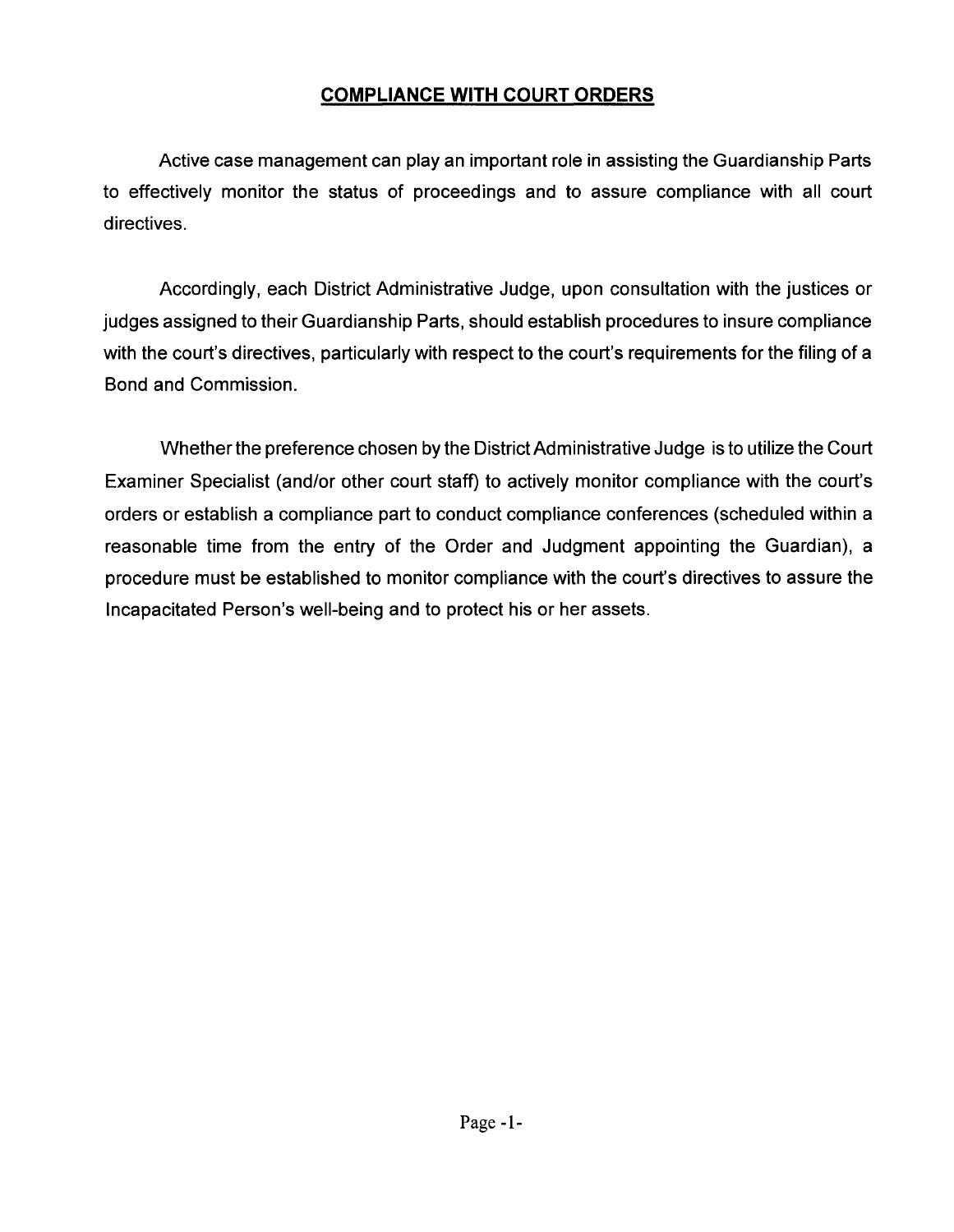## **CONTINUING LEGAL EDUCATION (CLE)**

Providing adequate education and training for fiduciaries and all Part 36 appointees (i.e., Court Examiners, Court Evaluators, etc.) is of primary concern. In order to insure that the quality of the training programs remains high and to achieve a degree of uniformity among the training programs offered by the various CLE providers, the Office of Guardian and Fiduciary Services should mandate that, in order to qualify for accreditation, each training program include a one (1) credit hour (50 minutes) component of a videotaped presentation by a representative of the Office of Guardian and Fiduciary Services.

Furthermore, an instructional handbook for Guardians and Court Examiners, which will include sample documents and/or forms (i.e., initial and final accountings, initial and final reports) is being developed. It is expected that the handbook will be another useful tool in the training of Guardians and Court Examiners.

The practice of Guardianship Justices and Judges meeting as a group to discuss matters of mutual concern can be a valuable resource. The Guardianship Justices and Judges throughout the Second Judicial Department should establish a regular schedule of roundtable discussions. The Honorable Joel K. Asarch has graciously agreed to coordinate the scheduling of these roundtable discussions, to be convened on a quarterly basis.

Many of the decisions rendered by the Guardianship Justices and Judges remain unpublished. As a result, there is a strong likelihood that the sound reasoning enunciated by the court in the unpublished decisions will go unnoticed by other Guardianship Justices and Judges. Therefore, the Guardianship Justices and Judges should forward their unpublished decisions which they consider noteworthy or of instructional value to the Office of Guardian and Fiduciary Services for posting on its website.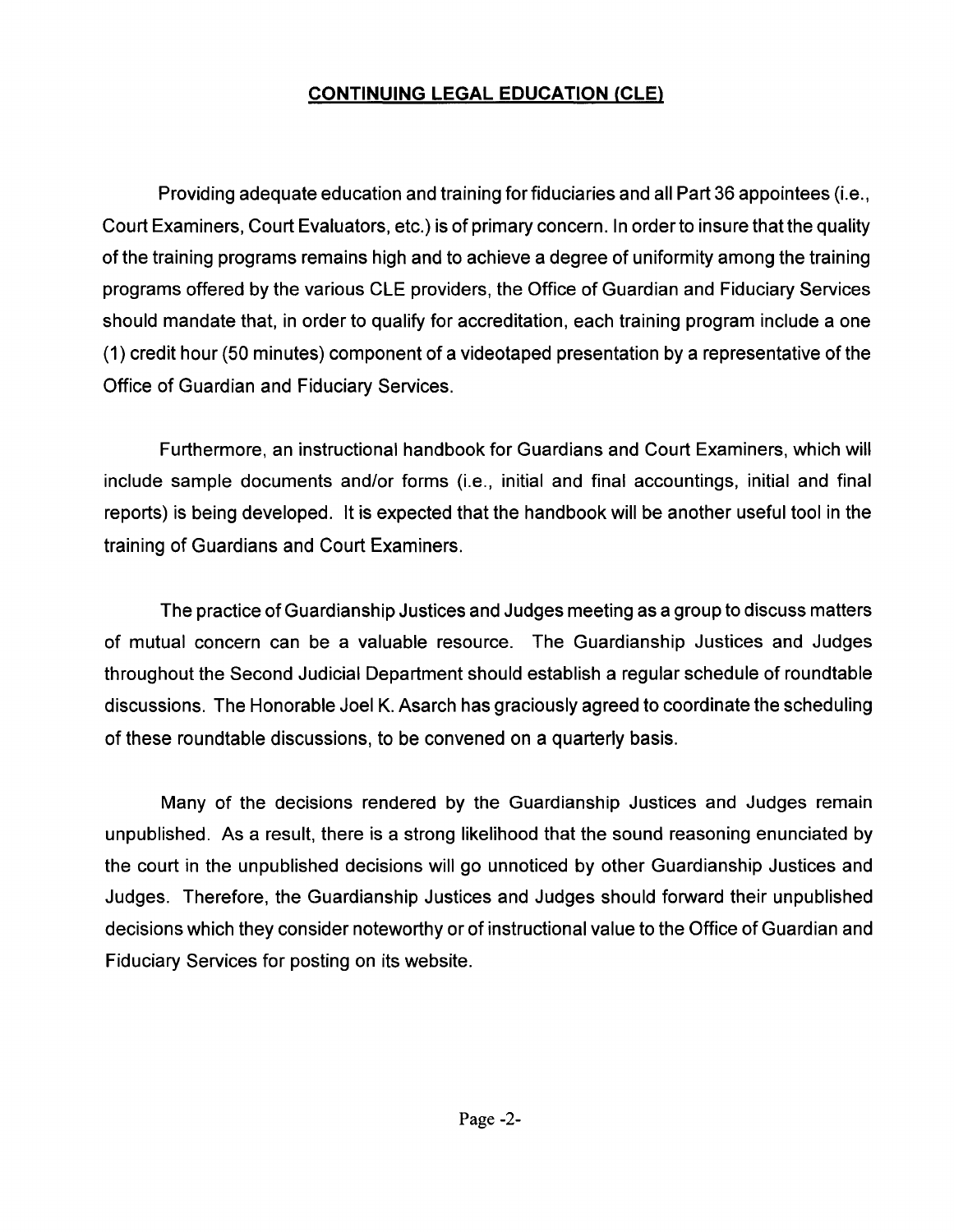## COURT EXAMINERS

## **Compensation**

Establishing uniformity in the manner in which Court Examiners are compensated is a worthy goal. The chart issued by the Appellate Division in 1991 and thereafter utilized as a guide throughout the Second Judicial Department must now be adjusted for inflation. While sensitive to the concern not to unnecessarily deplete the assets of the Incapacitated Person, the increase in compensation is further warranted to insure that quality Court Examiners are retained and to attract new Court Examiners which have been necessitated by the Part 36 fee limitations. Accordingly, effective immediately, the revised chart, which is attached as an Appendix to this handbook, should be used. The revised chart has also been amended to provide that the minimum compensation for a Court Examiner be increased to \$200. Where a request for extraordinary compensation is justified, Court Examiners should be permitted to submit an affidavit of services in support of such request.

In addition, the following guidelines should be used in establishing the value of the Incapacitated Person's "estate," a necessary function in determining Court Examiner compensation.

## 1. Real Property

In general, the value of real property owned by the Incapacitated Person is not to be included when calculating the value of the Incapacitated Person's "estate." Where, however, the Guardian has rendered substantial services in connection with the management and/or disposition of the Incapacitated Person's real property, other than the real property which is the Incapacitated Person's principal residence, the value of the real property may be included in calculating the value of the Incapacitated Person's estate.

## 2. Trust Assets

In calculating the Incapacitated Person's "estate," the value of assets in a pre-existing trust (that is, a trust which was in existence and funded prior to the commencement of the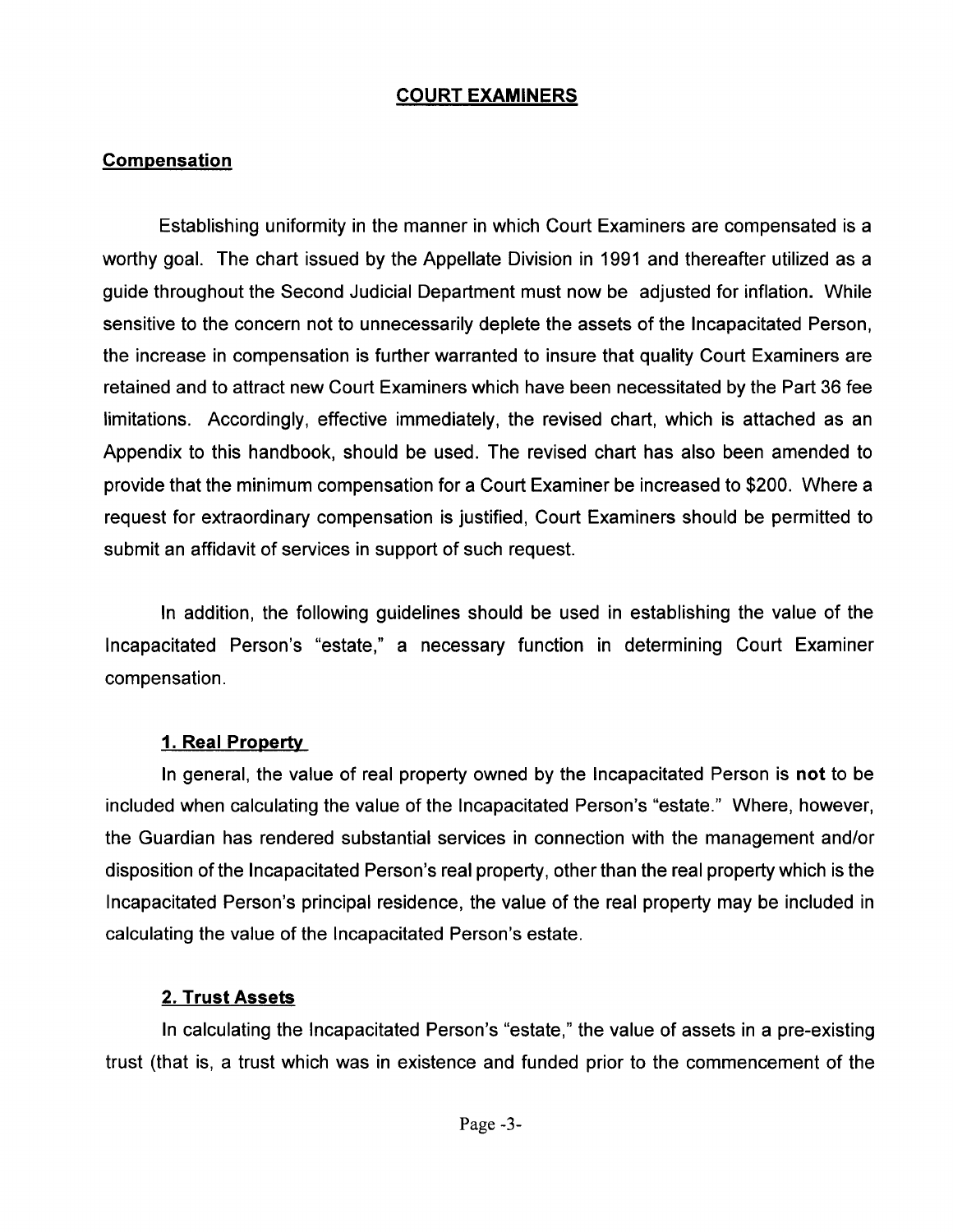proceeding for the appointment of a Guardian) is **not** to be included. However, where the creation and/or funding of the trust is incidental to the proceeding for the appointment of a Guardian (i.e., the approval of a Supplemental Needs Trust), then the value of the assets to be placed in the trust is to be included in calculating the Incapacitated Person's "estate."

## **Additional Duties of Court Examiners**

Court Examiners have been given additional duties and responsibilities with respect to the review of initial and annual reports. In view of these new tasks and responsibilities, which include making recommendations to the court with respect to the Guardian's compensation and examining disbursements and expenditures, Court Examiners are entitled to be additionally compensated. The following formula is suggested: where the guardianship is valued at \$1 00,000 and above, the Court Examiner is to be paid the sum of \$500 for the review of the initial report and where the guardianship is valued at less than \$100,000, the Court Examiner is to be paid \$250 for the review of the initial report.

Court Examiners are to be given the additional duty of confirming, upon receipt from the Guardian of a certified copy of the Commission, that the Commission mirrors the authority conferred on the Guardian by the Order and Judgment. Thereafter, the Court Examiner is to report such confirmation in writing to the court.

## **Annual Court Examiner Designations and Evaluations**

The new policy with respect to the annual evaluation and designation of Court Examiners has already been implemented. The policy provides that all designations as Court Examiner expire annually on December 31 and that re-designation for the following year depends on the receipt by the Presiding Justice of a favorable evaluation from the Guardianship Justices and Judges in the Judicial District in which the Court Examiner has been designated. An evaluation form on which the Court Examiner's performance is to be graded by the Guardianship Justices and Judges (presumably with the assistance of their staff) was developed (see Appendix). This policy has already produced tangible results.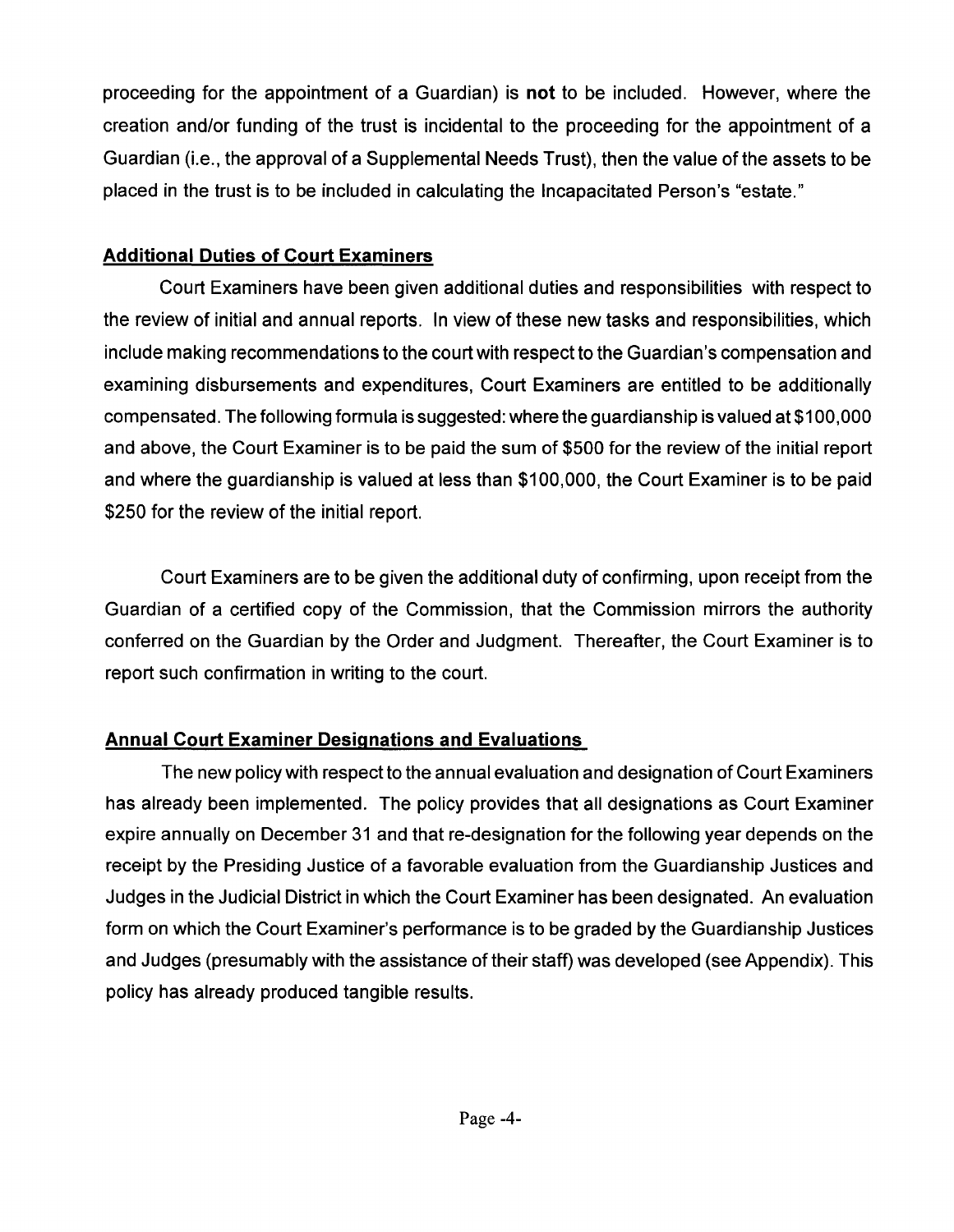## **COMPENSATION OF GUARDIANS**

Establishing uniformity in the manner in which Guardians are compensated will be of great service to the public.

## **A. Part 36 Guardians**

SCPA 2307 should be applied where the services rendered by the Part 36 Guardian are best described as executorial in nature and SCPA 2309 should be applied where the services rendered by the Part 36 Guardian are best described as services that might be rendered by a trustee.

The duties and functions of an executor of an estate differ from those of a trustee of a trust. An executor's main objective is to prevent waste while acting expeditiously to wind up the affairs of the estate. An executor is required to marshal assets, pay reasonable administration expenses and make distribution. An executor typically will make short-term investments that can be readily liquidated. A trustee's duties, on the other hand, generally span a longer time period and involve developing a long-term investment strategy and on-going property management duties.

In fixing a compensation plan, it can be difficult for the court to predict, at the inception of the Guardianship proceeding, the full extent of the work to be performed or the amount of the assets that, in the final analysis, will be managed. Furthermore, the court cannot know with certainty whether the duties of the Guardian will be more like those of a trustee or of an executor until the proceeding is concluded. Thus, even if a plan for compensation is fixed at the outset, the court should modify the plan during the course of the Guardianship and/or at its conclusion, if appropriate, based upon the services actually rendered.

Where a Guardianship involves substantial assets and strict adherence to a statutory formula (be it either SCPA 2307 or SCPA 2309) would result in a windfall to the Guardian, the compensation awarded should be commensurate with the services actually rendered.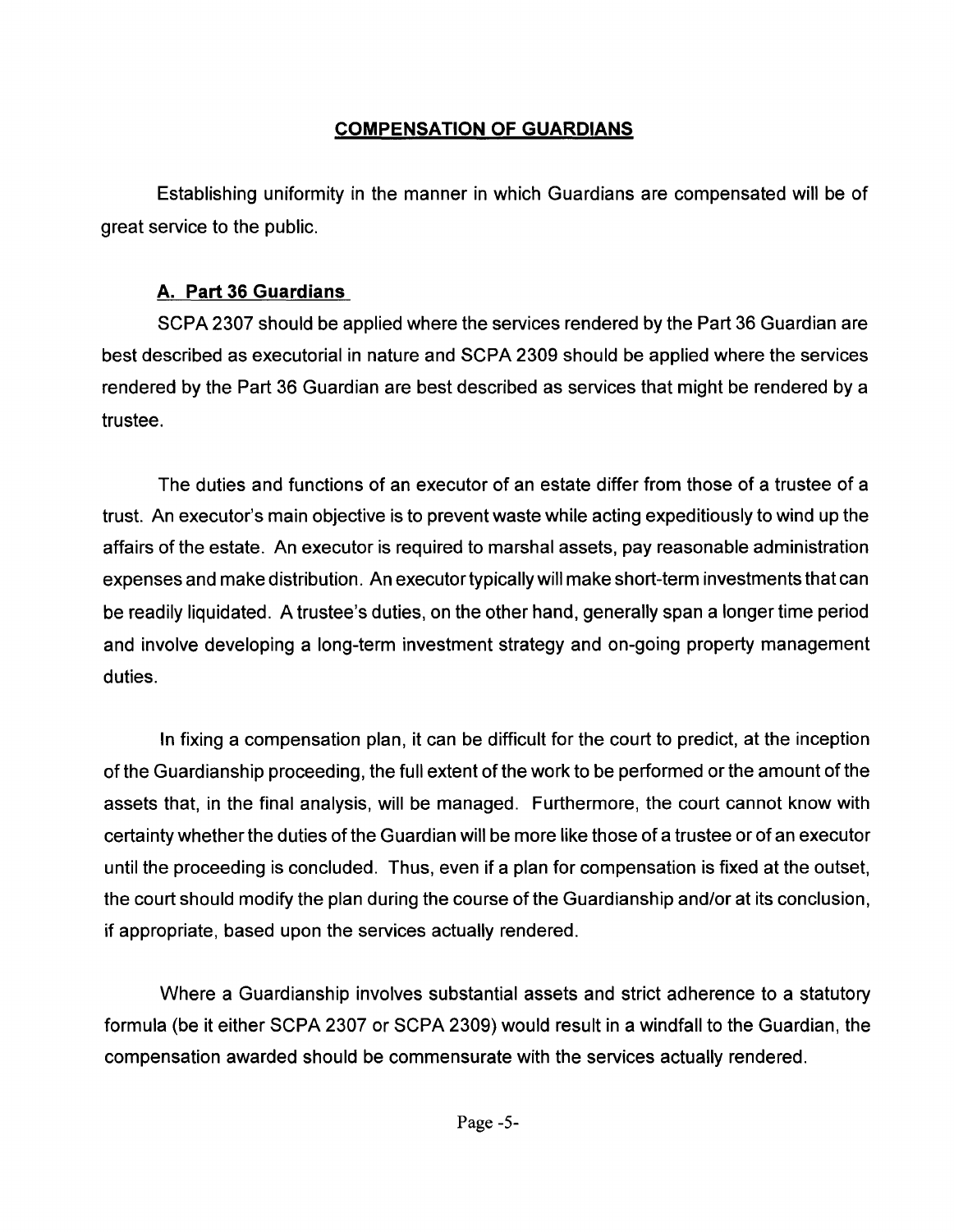Lastly, in those cases where neither the application of SCPA 2307 nor SCPA 2309 can provide adequate or reasonable compensation, the court should rely on the submission by the Part 36 Guardian of an affidavit of services to support a request for compensation based on "quantum meruit."

## **B. Personal Needs Guardians Not Governed by Part 36 (Family Members)**

When a family member serves as a Personal Needs Guardian (particularly in those situations where the Incapacitated Person's disability is extreme), the court should require the submission of an affidavit of services.

It is suggested that \$90 per hour would not be unreasonable where sufficient assets are available to support such a rate. In addition, it was agreed that there are circumstances where the court could consider establishing a reasonable monthly stipend in lieu of setting an hourly rate.

The following nine factors are relevant in determining compensation for these Personal Needs Guardians:

- 1. Type of disability of the Incapacitated Person;
- 2. Composition of household;
- 3. Income of household budget;
- 4. Amount of assets in the Guardianship;
- 5. Whether a parent has given up a job (or forgone a lifestyle);
- 6. Anticipated duration of the Guardianship;
- 7. Necessity to preserve assets based on life expectancy of the Incapacitated Person;
- 8. Nature of services provided; and
- 9. Cost of comparable services.

The Guardian should have input with respect to which method the court uses to calculate his or her compensation. The court may either orally advise the Guardian, on the record, of the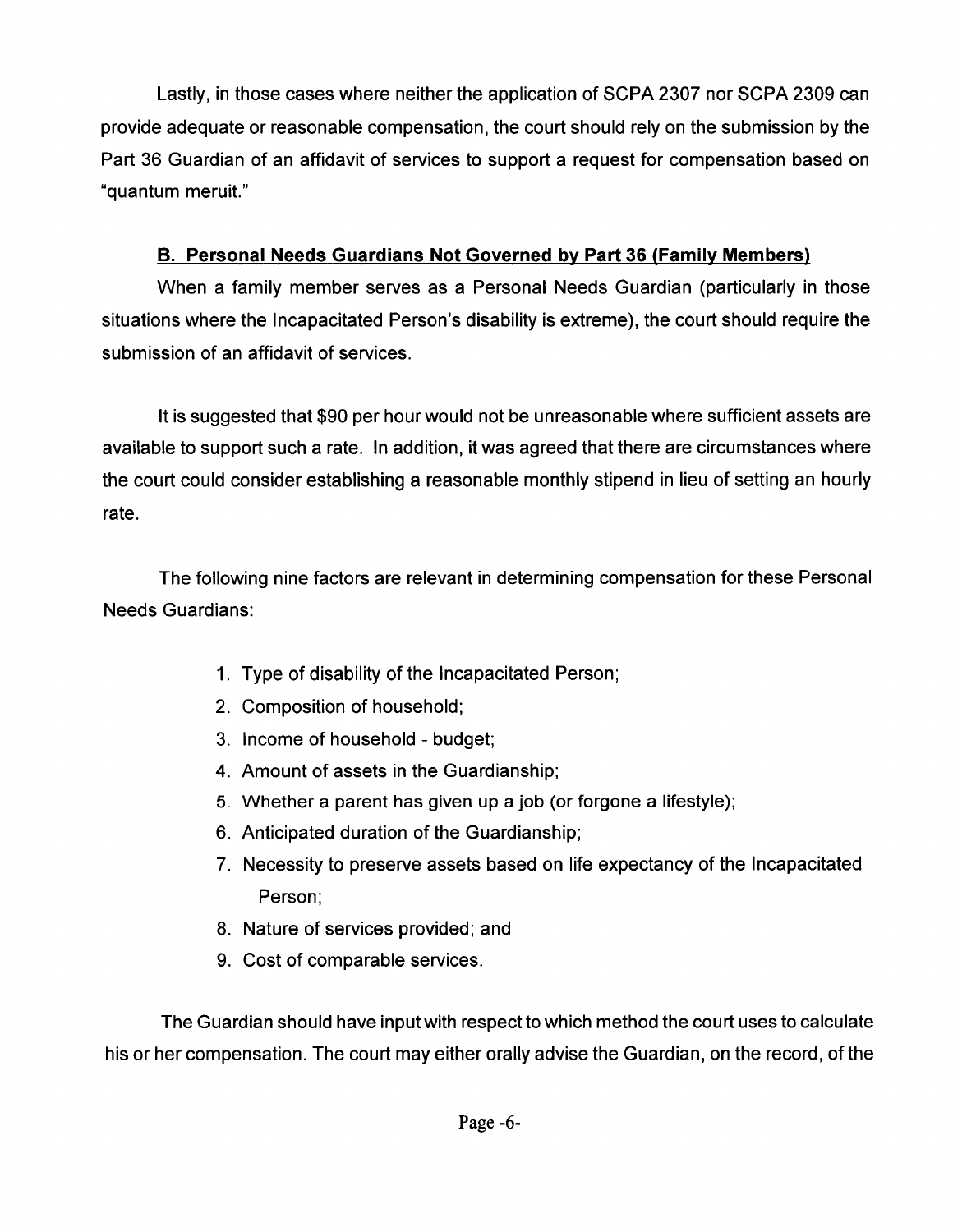different methods of calculating compensation at the initial hearing and direct the Guardian to advise the court of his or her preference in the ninety (90) day report or, in lieu thereof, a prepared form may be developed by the court on which the methods of calculation is explained and on which the Guardian's preference could be selected. The court should distribute the prepared form to the Guardian at the hearing or mail it to the Guardian at a later date. However, the ultimate determination of both the method and amount of compensation rests in the sound discretion of the court.

Unless compensation has been set by the court at the hearing, the court should direct the Court Examiner to recommend to the court, in his or her initial report, both the preferred method of compensation, based on the services rendered and expected to be rendered and calculate the estimated amount of the Guardian's compensation.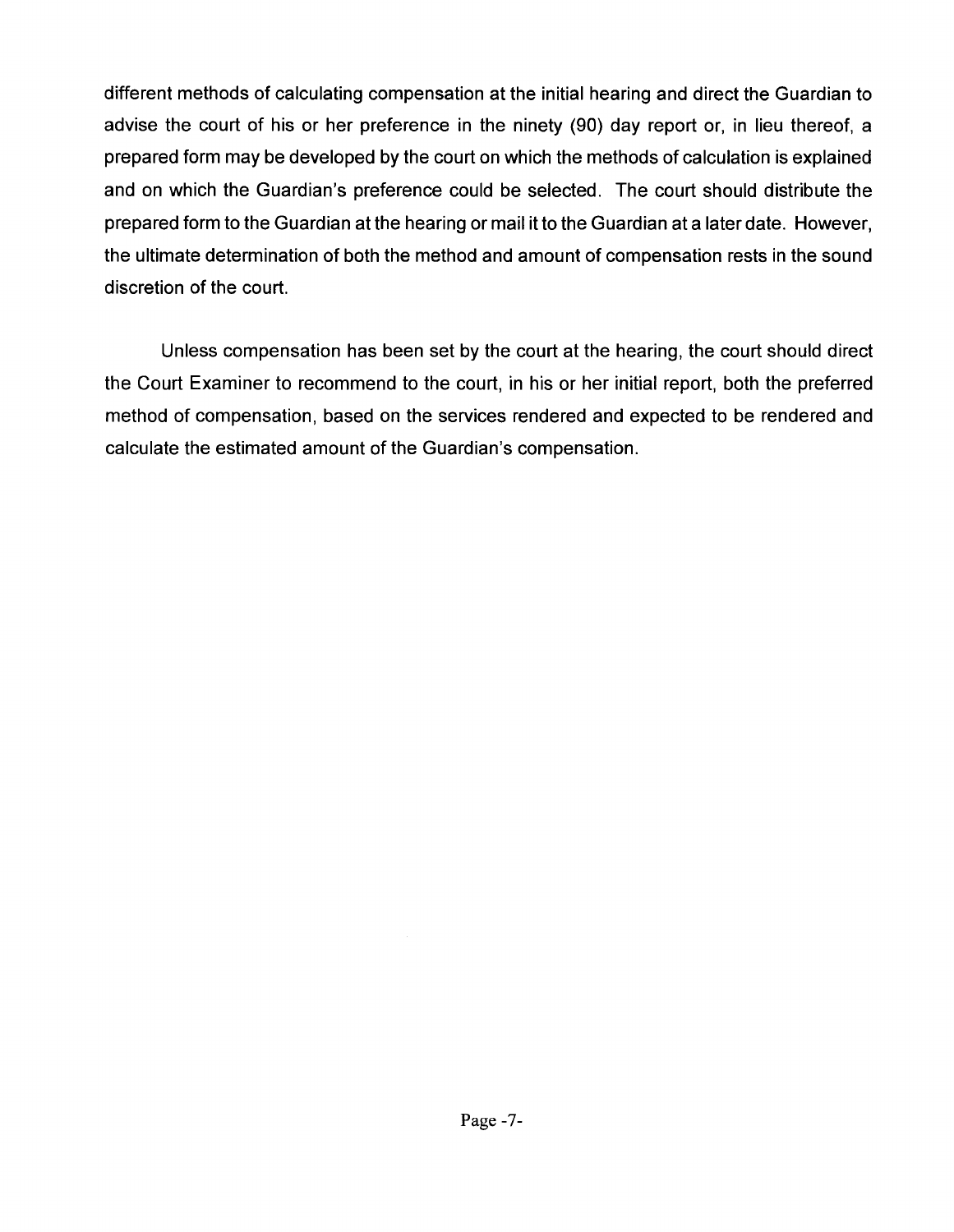## **DUTIES OF COURT EXAMINER SPECIALIST**

The newly-created position of the Court Examiner Specialist will report to the Administrative Judges and Guardianship Justices and Judges and be responsible for the oversight of Court Examiners in their Judicial District. The duties of the Court Examiner Specialist will include, but not be limited to, monitoring the timeliness and quality of the Court Examiner reports.

The duties of the Court Examiner Specialist may also include monitoring the timely filing of the Order and Judgment, Bond and the issuance of the Commission as well as assisting the Guardianship Justices and Judges in completing the Annual Court Examiner Evaluation forms.

The responsibility of the Court Examiner Specialist to monitor the timeliness and quality of the Court Examiner's report with respect to the status and safety of the Incapacitated Person's assets is crucial. Equally important, however, is that the Court Examiner Specialist monitor that the Court Examiner is confirming that the personal needs of the Incapacitated Person are being satisfied. Therefore, the Court Examiner Specialist should confirm that the Court Examiner has determined that the Guardian is attending to the personal needs of the Incapacitated Person, particularly where the Incapacitated Person is not residing with the Guardian.

A significant number of the Guardianship proceedings commenced each year are brought by petitioners who are family members and involve situations where the Incapacitated Person has few assets. The petitioner in these situations is frequently unaware of the procedural duties and responsibilities of a Guardian. Typically, it is not their intent to ignore the court's directives, but it is their lack of familiarity with what is required of a Guardian which is the cause of their noncompliance with the court's directives. Accordingly, when the Administrative Judge, in consultation with the Guardianship Justices and Judges, assigns duties to the Court Examiner Specialist, those duties may include assisting lay Guardians in complying with the procedural directives in the Order and Judgment and conducting periodic training of lay Guardians (and of attorneys) at bar association seminars.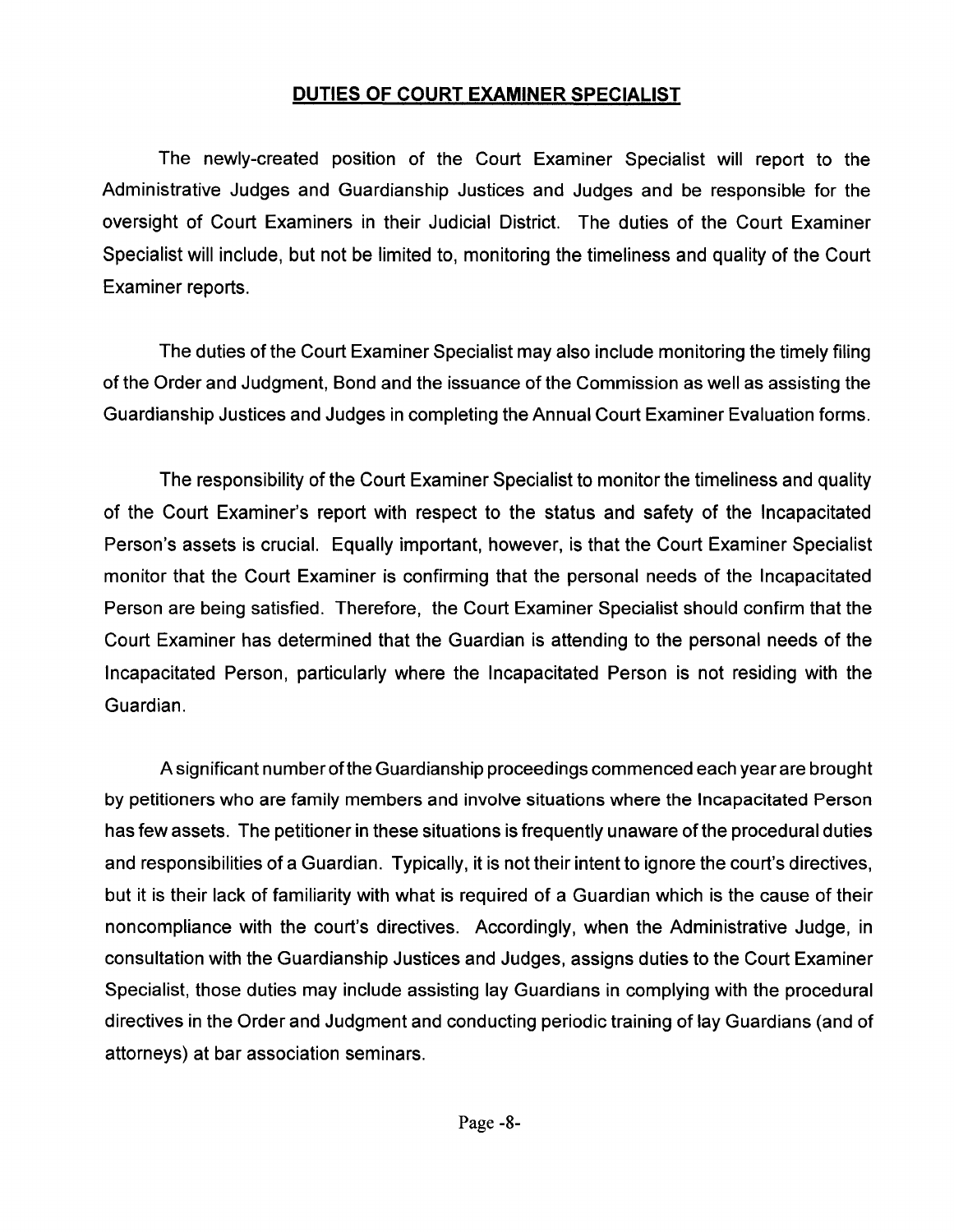The Court Examiner Specialist may also be given additional responsibilities in the discretion of the Administrative Judge and the Guardianship Justices and Judges.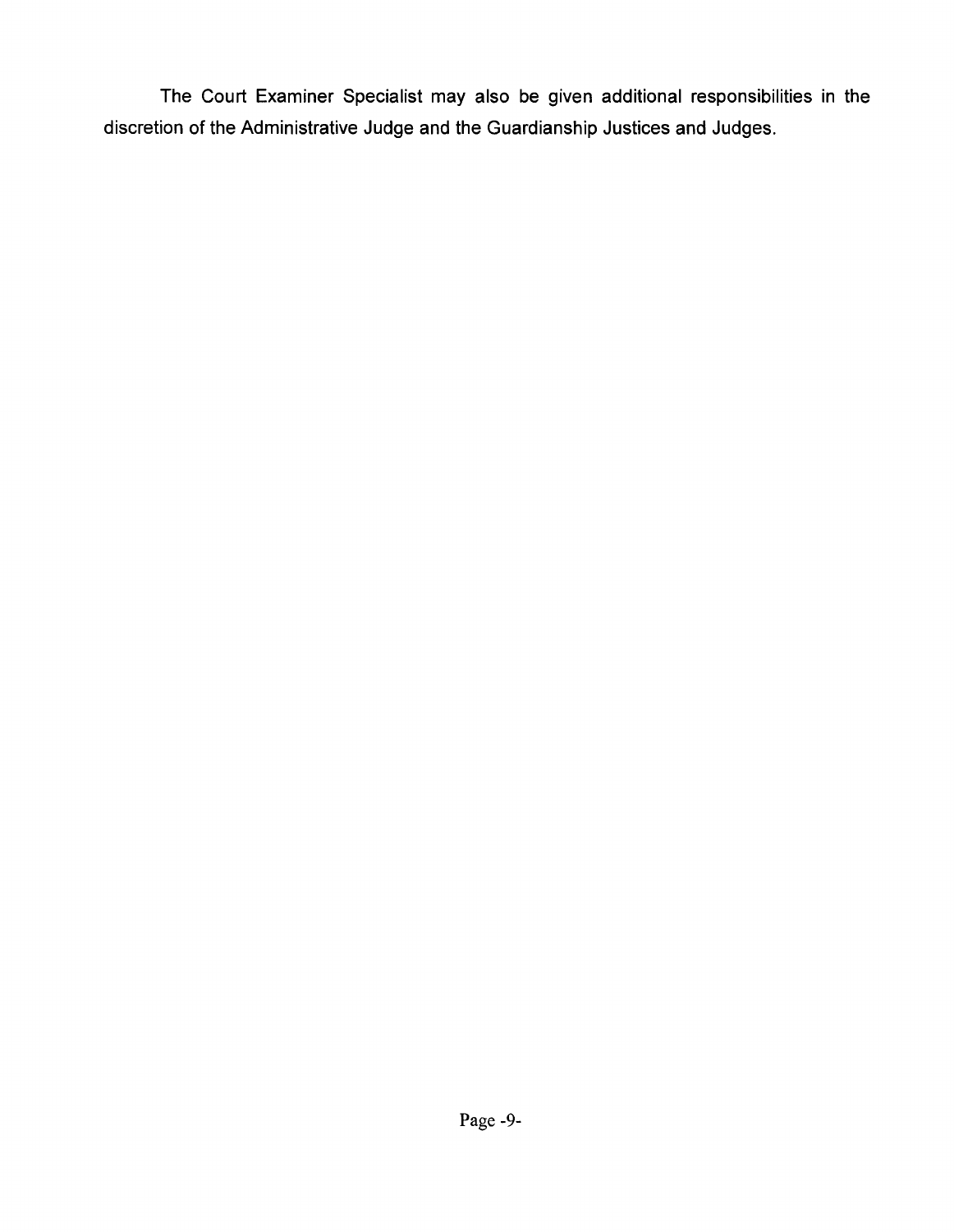## **COURT EVALUATORS**

The Court Evaluator plays a crucial role in a proceeding for the appointment of a Guardian. Below are suggestions designed to further enhance the responsibility of the Court Evaluator and which, when implemented, will serve to better protect the interests of the Incapacitated Person.

First, the Court Evaluator should be provided with the tools necessary to completely investigate the nature, location and extent of the Incapacitated Person's assets, including the use of a subpoena. Second, in preparing his or her Report, the Court Evaluator should prepare a separate medical and mental addendum which will be provided only to the court in the first instance and which may be made available to the parties at the hearing, unless the court directs otherwise. This new procedure will prevent the accidental disclosure of privileged information which may tend to embarrass the Incapacitated Person and will facilitate the court's determination of whether to seal the medical and mental addendum. Third, in order to facilitate the dissemination of the Report, the Court Evaluator should submit to the court three copies of his or her Report.

The issue of the manner of service of the Court Evaluator's Report should be resolved in the discretion of the Guardianship Justice or Judge.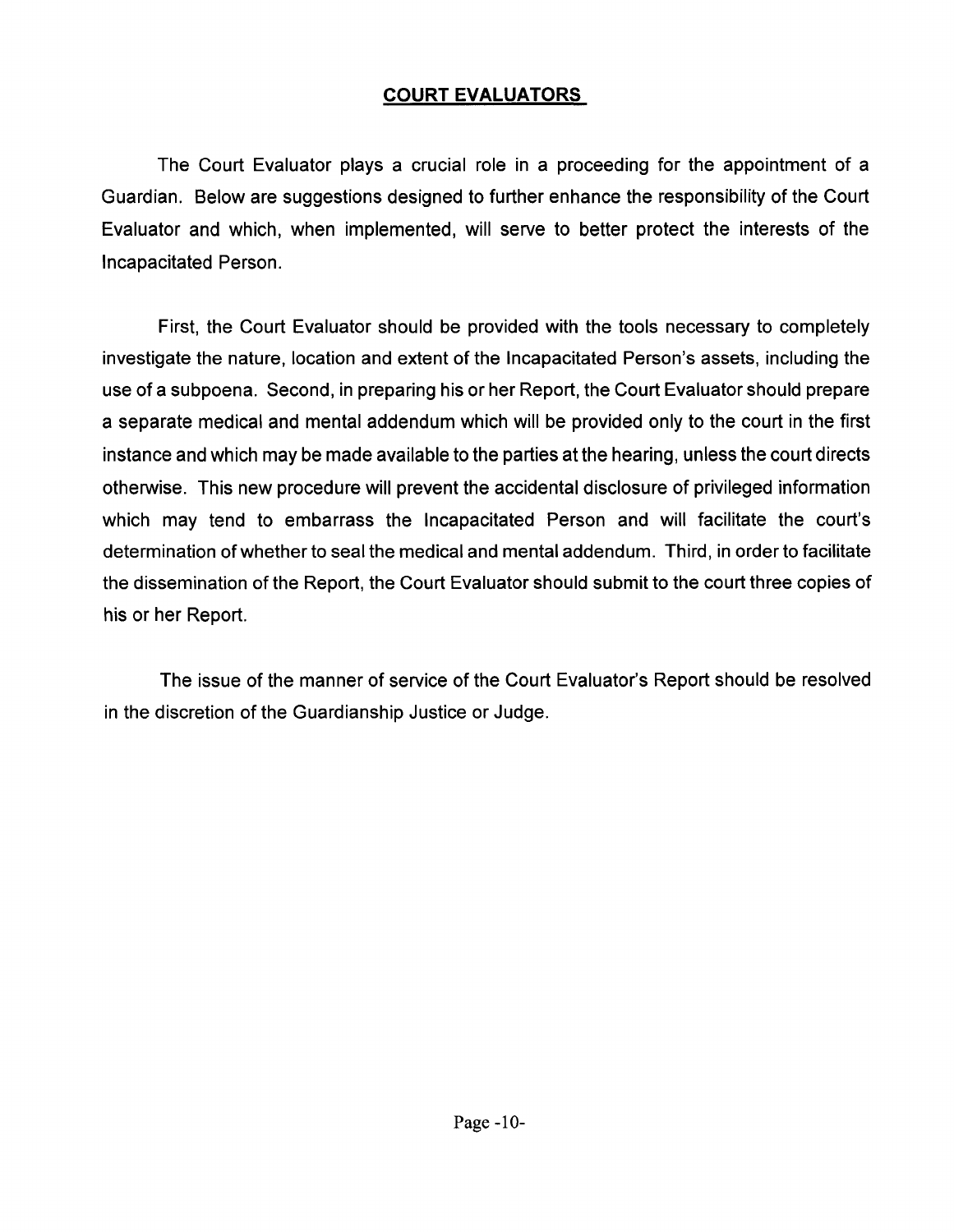## ORDER AND JUDGMENT APPOINTING THE GUARDIAN

The Order and Judgment appointing the Guardian is a crucial document in a proceeding commenced pursuant to Article 81. Establishing uniformity throughout the Second Judicial Department with respect to the contents of the Order and Judgment appointing the Guardian will result in increased efficiency for both the court and the practicing bar.

All the provisions set forth within the Order and Judgment are important. It is particularly imperative, however, that the appointment of the Court Examiner be made at the earliest opportunity. In any event, such appointment should be made no later than in the Order and Judgment. Provisions requiring the Guardian to be bonded as well as provisions establishing a date in the Order and Judgment by which the Commission, Designation and Consent to Act are to be obtained are also of primary importance.

A Guardianship Task Force Subcommittee is hereby established to develop a uniform form for the Order and Judgment. The Subcommittee shall be composed of the following nine (9) members:

- 1. Hon. H. Patrick Leis III, District Administrative Judge for the Courts of Suffolk County - Chair
- 2. Hon. Joel K. Asarch, Acting County Court Judge, Guardianship Part, Nassau **County**
- 3. Hon. Edwin Kassoff -Liaison to the Judiciary for the Elder Law Section of the New York State Bar Association
- 4. Richard Bathie, Court Clerk Specialist, Guardianship and Tax Certiorari, Nassau **County**
- 5. Charles F. Devlin, Esq., Director, NYS Office of Guardianship Services
- 6. Tamara C. Kersh, Court Clerk Specialist, Guardianship Part, Queens County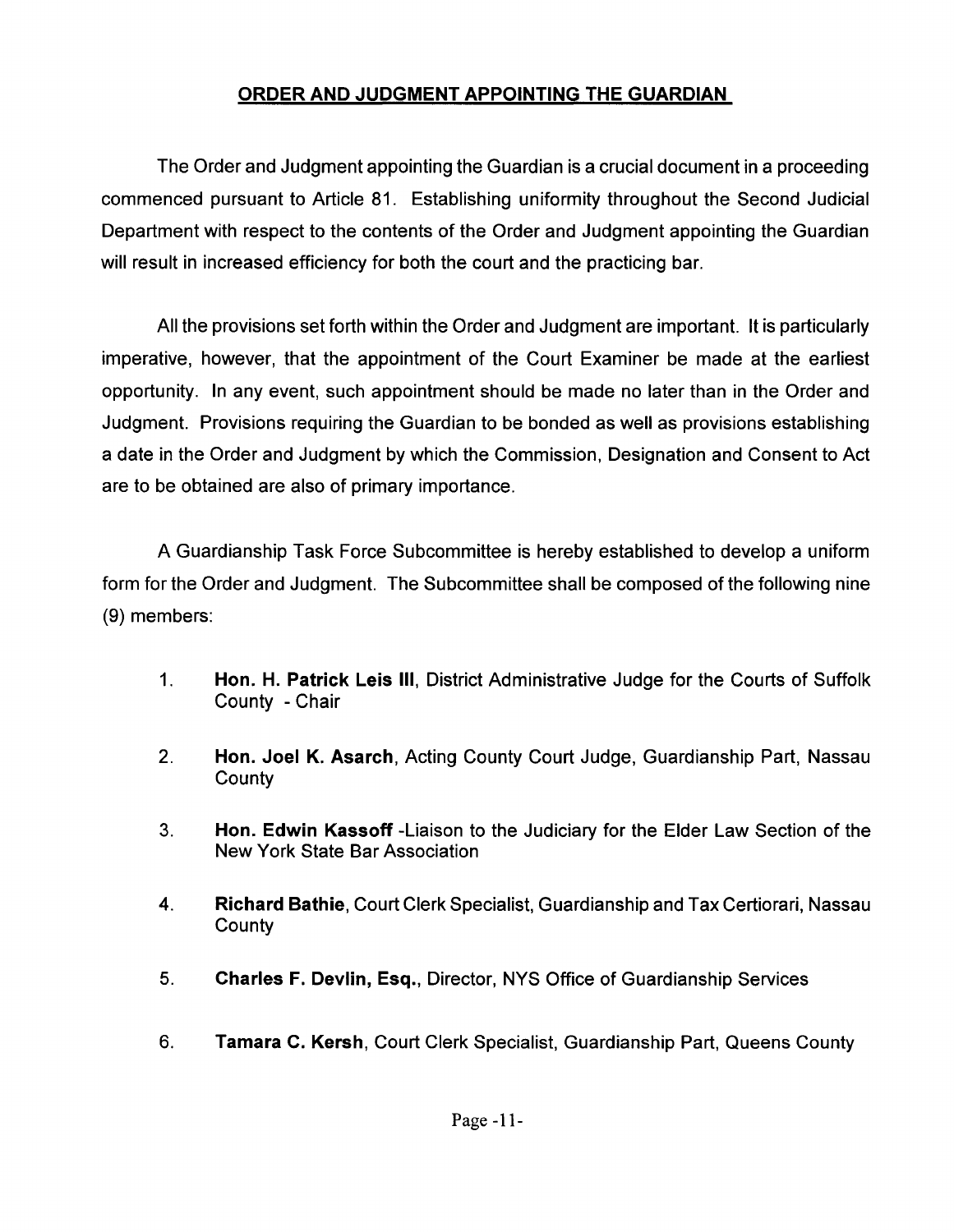- 7. Colleen Lundwall, Esq., Court Attorney/Referee, Guardianship Part, Westchester County
- 8. Joseph Panico, Case Management Coordinator, Guardianship Department, Suffolk County
- 9. Edward J. Volpe, Chief Clerk, Civil Term, Supreme Court, Kings County

The Order and Judgment is to include the following:

- 1. Appointment of the Court Examiner.
- 2. A direction that a Bond, Commission, Designation and Consent to Act be filed by a specific date.
- 3. A provision requiring the Guardian and/or Nursing Home to notify both the court and the Court Examiner of the Incapacitated Person's death.
- 4. A provision directing the opening of an Incapacitated Person's safety deposit box in the presence of a bank representative and certification of the contents by the Guardian and bank representative.
- 5. A provision directing that the Guardian establish a bank account at a bank which can provide either banking statements, cancelled checks, or copies of cancelled checks.
- 6. A provision directing that the Guardian notify the court of a change in his or her domicile.
- 7. A provision directing that the final accounting be filed within 60 days of either the death of the Incapacitated Person or the depletion of the Incapacitated Person's assets.
- 8. A provision directing that the Guardian pre-pay reasonable funeral expenses by establishing an irrevocable funeral trust and also establish a lUxury account in the amount permitted by statute (currently \$4,000).
- 9. A provision directing the Guardian to notify the Court Examiner of any assets discovered which were not mentioned in the Court Evaluator's Report, and any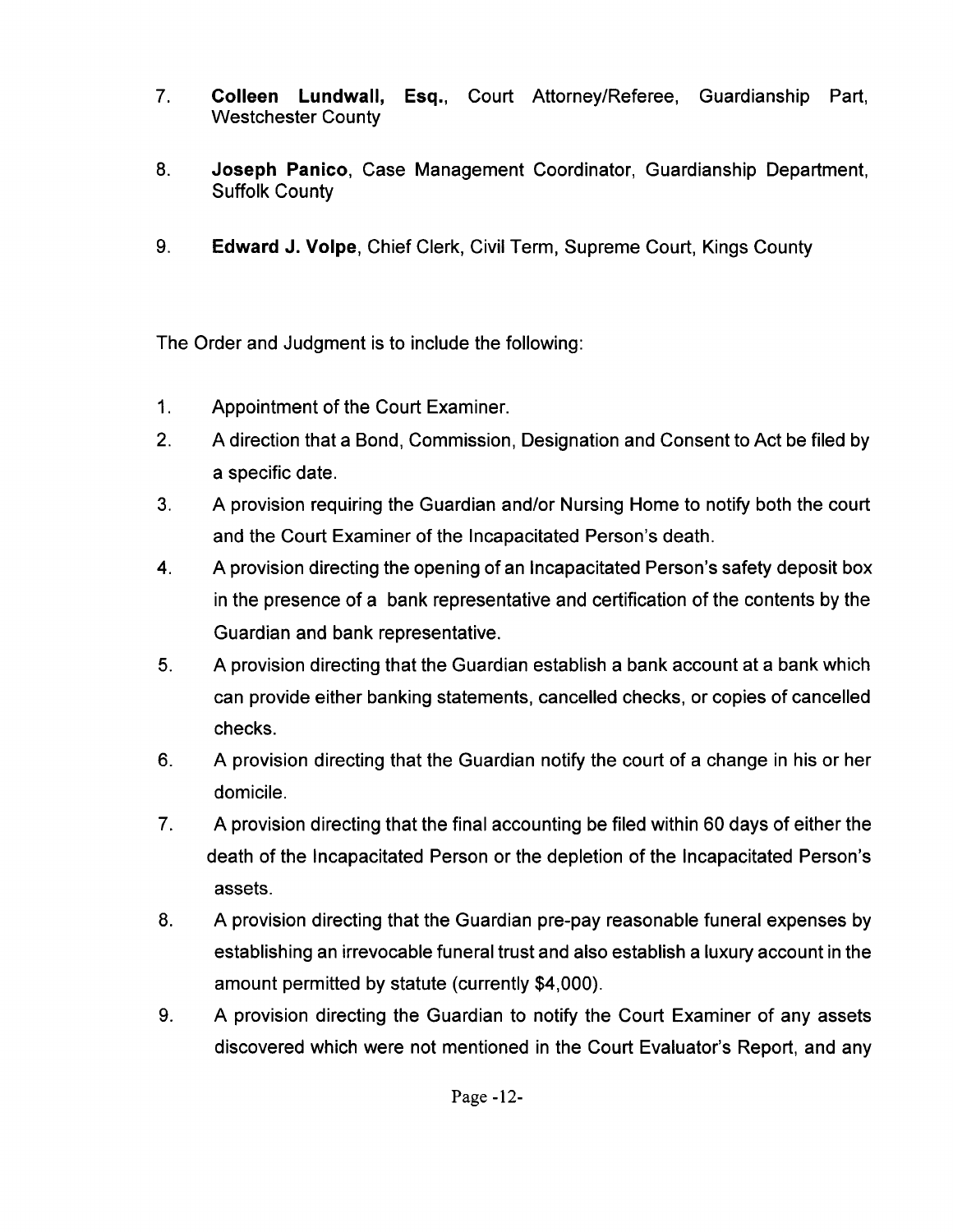personal injury awards or settlements on behalf of the Incapacitated Person not mentioned in the Court Evaluator's Report.

- 10. A provision directing the Guardian to report to the Court Examiner, by letter, within 30 days, a change in the Incapacitated Person's place of abode and any significant changes in the Incapacitated Person's physical or medical condition.
- 11. A bold faced paragraph inserted above the Judge's signature line on the Order and Judgment as follows:

## **"GUARDIAN SHALL NOT BE PERMITTED TO ACCESS FUNDS WITHOUT THE ISSUANCE BY THE CLERK OF THE COURT OF A COMMISSION PERMITTING THE GUARDIAN TO MARSHAL ASSETS OR INCOME."**

12. A provision directing the Guardian to file a certified copy of the Commission with the Court and to serve a copy on the Court Examiner within five (5) days of its issuance and further directing the Court Examiner to report to the Court that the certified Commission mirrors the authority granted to the Guardian in the Order and Judgment.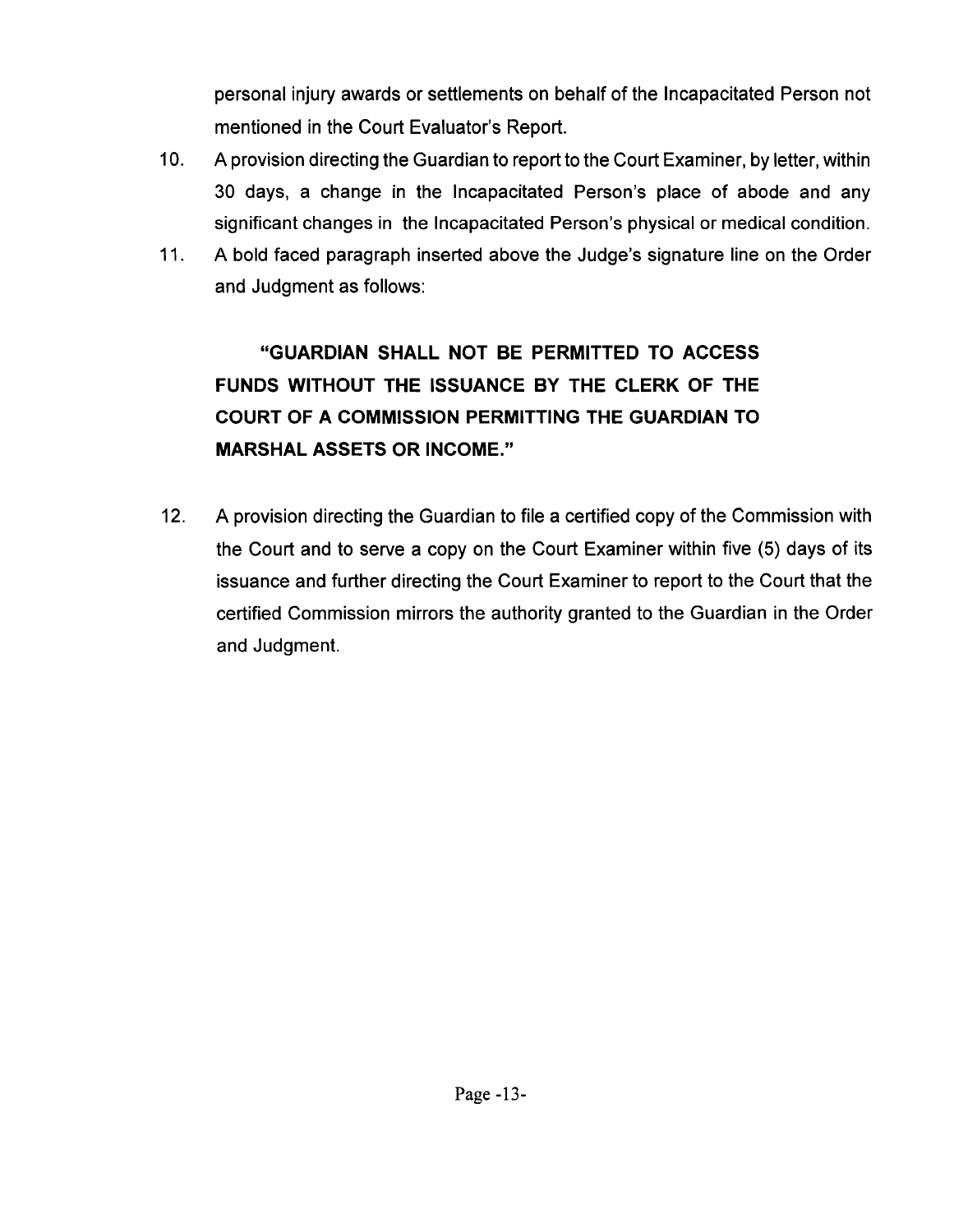## **PRO BONO GUARDIANS**

The problem of finding Guardians who are willing to serve pro bono is becoming more acute. The only real solution may be either to establish an Office of Public Guardianship which can operate in a fashion similar to the Office of the Public Administrator or to allow not-for-profit groups to play a more active role.

With respect to establishing an Office of Public Guardianship, a dialogue has been initiated with the Office of Court Administration to explore the feasibility, economic and otherwise, of launching a pilot program in one of the judicial districts within the Second Judicial Department.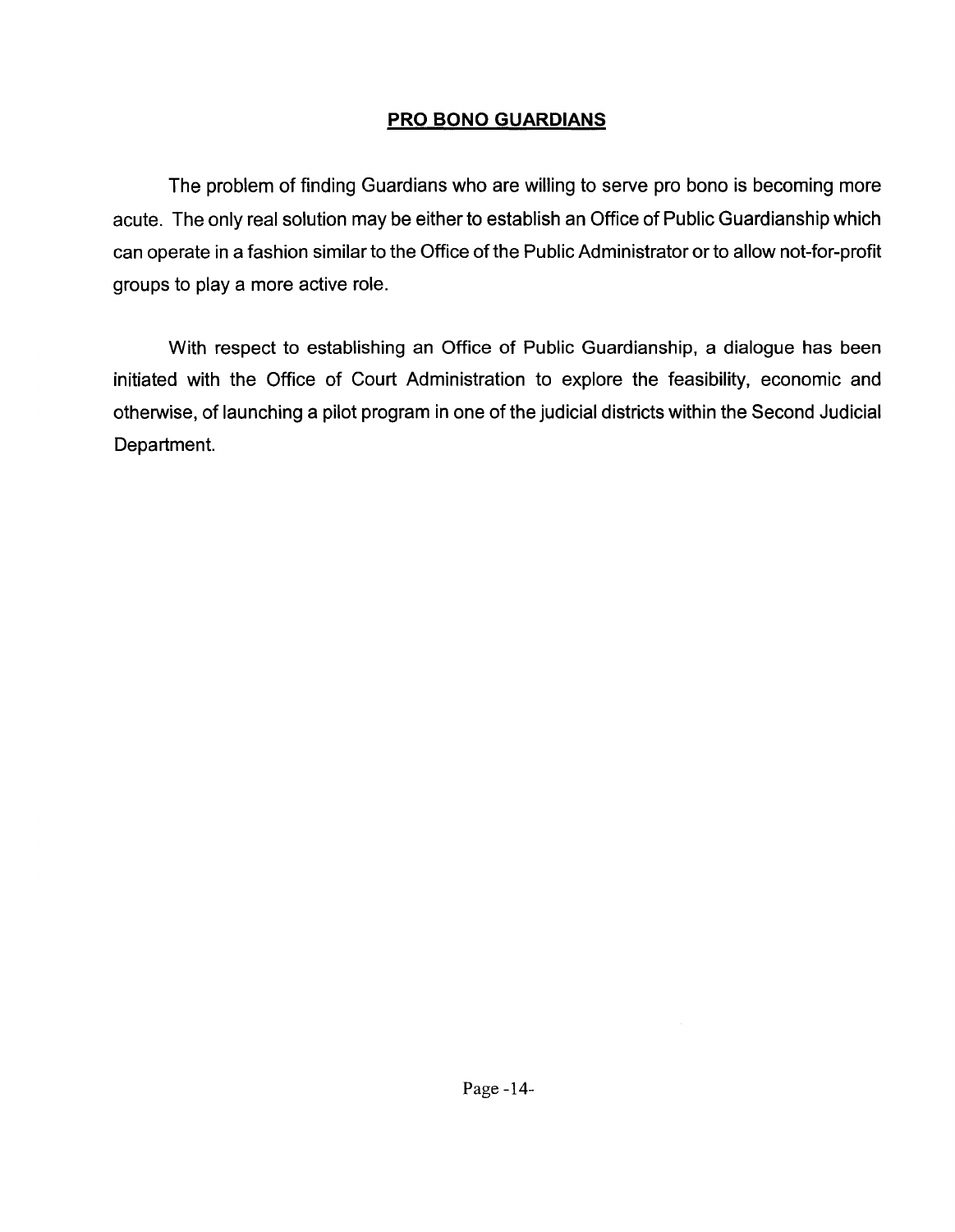## **TERMINATION OF INACTIVE AND/OR ABANDONED GUARDIANSHIPS**

The court's calendars remain congested with numerous Guardianships which, as a result of the death of the Guardian and/or the Incapacitated Person or the depletion of assets, are essentially inactive or abandoned. The continued presence of these matters on the court's calendars is an unnecessary drain on judicial and non-judicial resources.

Accordingly, the Court Examiner Specialist should conduct Abandoned Case Calendars on a regular basis. In deciding which matters to calendar, the Court Examiner Specialist may act sua sponte or rely on the recommendations of a Court Examiner. In either event, the Court Examiner is to submit a recommendation as to whether to deem the Guardianship abandoned or whether a motion for the removal of the Guardian is appropriate. In either case, the Bond should not be cancelled until a final accounting has been approved.

In Judicial Districts where a Compliance Part has been established, the Justice or Judicial Hearing Officer assigned to preside therein should work in conjunction with the Court Examiner Specialist to calendar and resolve the inactive and/or abandoned matters.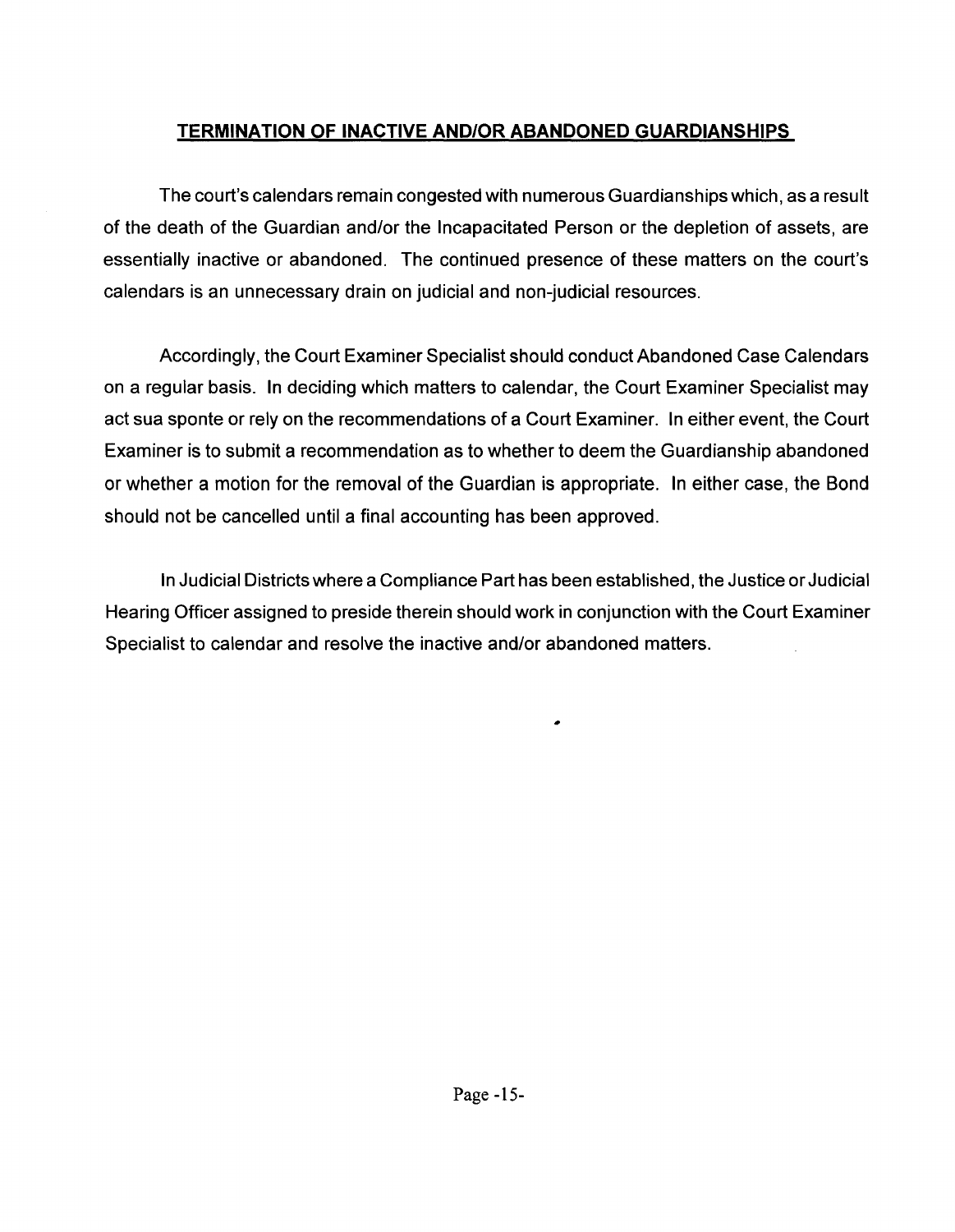## **MODEL GUARDIANSHIP PART**

A pilot program to establish a Model Guardianship Part has recently been launched in Suffolk County. The Model Guardianship Part is a multi-tiered approach involving:

- 1. Specialized training for family members appointed as Guardians;
- 2. Introducing mediation alternatives to Article 81;
- 3. Opening lines of communication to social service agencies and the District Attorney's Office;
- 4. Enlisting trained volunteers to monitor the status of the Incapacitated Person after the appointment of the Guardian;
- 5. Using the Court Examiner Specialist to monitor the timeliness and quality of the Court Examiner reports;
- 6. Integrating the Guardianship Part to accept all litigation involving the Incapacitated Person, including but not limited to, matrimonial, foreclosures, landlord-tenant proceedings and criminal proceedings.

This pilot program should be closely monitored to determine whether it warrants expansion to Guardianship Parts throughout the Second Judicial Department.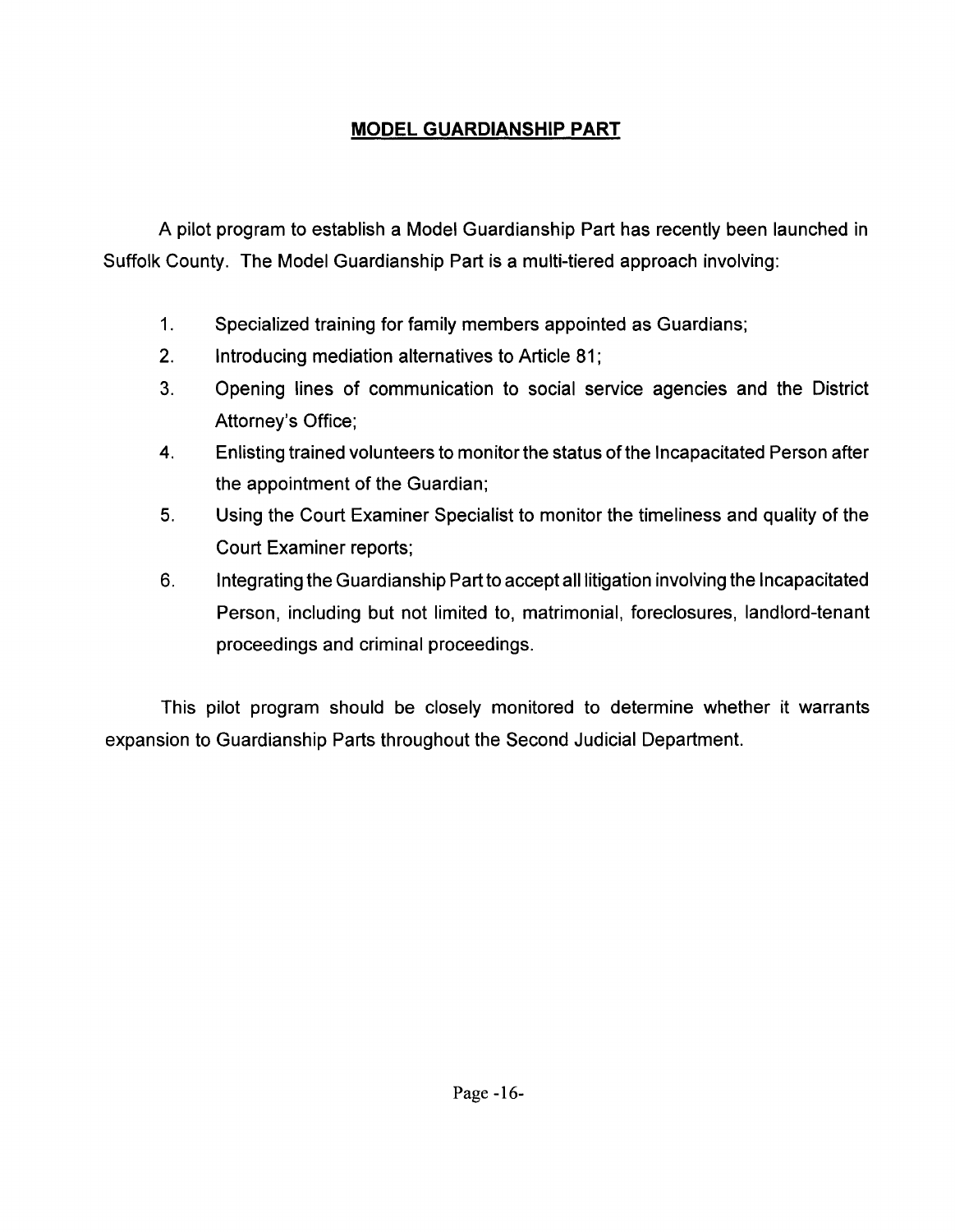# **APPENDIX**

# A. Court Examiner Fee Schedule

# B. Court Examiner Evaluation Form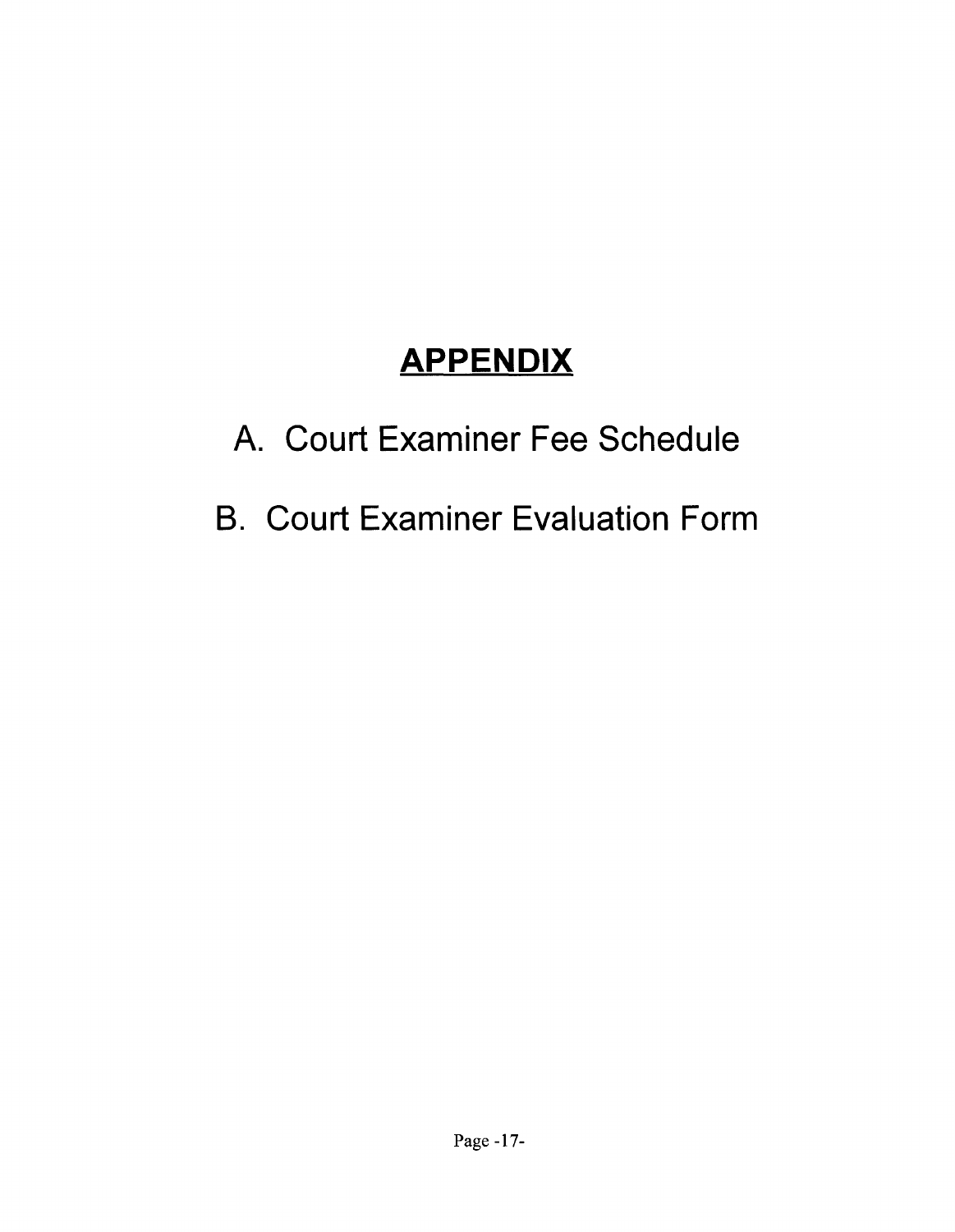### **APPENDIX A**



SUPREME COURT OF THE STATE OF NEW YORK -APPELLATE DIVISION - SECOND JUDICIAL DEPARTMENT

### EXAMINER / REFEREE FEES ACCOUNTING FEES

| <b>Gross Assets</b> |    |              |          | Fee     | <b>Gross Assets</b> |              |    |              | <b>Fee</b> |
|---------------------|----|--------------|----------|---------|---------------------|--------------|----|--------------|------------|
| \$0.00              | to | \$5,000.00   | (Treas.) | \$200   |                     | \$0.00       | to | \$5,000.00   | \$163      |
| \$5,001.00          | to | \$7,500.00   |          | \$260   |                     | \$5,001.00   |    |              |            |
| \$7,501.00          | to | \$10,000.00  |          | \$293   |                     |              | to | \$10,000.00  | \$208      |
| \$10,001.00         | to | \$20,000.00  |          | 5325    |                     | \$10,001.00  | to | \$25,000.00  | \$293      |
|                     |    |              |          |         |                     |              |    |              |            |
| \$20,001.00         | to | \$30,000.00  |          | \$390   |                     |              |    |              |            |
| \$30,001.00         | to | \$40,000.00  |          | \$520   |                     | \$25,001.00  | to | \$50,000.00  | \$358      |
| \$40,001.00         | to | \$50,000.00  |          | \$553   |                     |              |    |              |            |
| \$50,001.00         | to | \$60,000.00  |          | \$585   |                     |              |    |              |            |
| \$60,001.00         | to | \$75,000.00  |          | \$650   |                     | \$50,001.00  | to | \$75,000.00  | \$423      |
| \$75,001.00         | to | \$100,000.00 |          | 5715    |                     | \$75,001.00  | to | \$100,000.00 | \$455      |
| \$100,001.00        | to | \$125,000.00 |          | \$748   |                     |              |    |              |            |
| \$125,001.00        | to | \$150,000.00 |          | \$780   |                     | \$100,001.00 | to | \$150,000.00 | \$520      |
| \$150,001.00        | to | \$175,000.00 |          | \$826   |                     | \$150,001.00 | to | \$175,000.00 | \$566      |
| \$175,001.00        | to | \$200,000.00 |          | 5871    |                     | \$175,001.00 | to | \$200,000.00 | \$611      |
| \$200,001.00        | to | \$225,000.00 |          | 5917    |                     | \$200,001.00 | to | \$225,000.00 | \$657      |
| \$225,001.00        | to | \$250,000.00 |          | \$962   |                     | \$225,001.00 | to | \$250,000.00 | \$702      |
| \$250,001.00        | to | \$275,000.00 |          | \$1,008 |                     | \$250,001.00 | to | \$275,000.00 | \$748      |
| \$275,001.00        | to | \$300,000.00 |          | \$1,053 |                     | \$275,001.00 | to | \$300,000.00 | \$793      |
| \$300,001.00        | to | \$325,000.00 |          | \$1,099 |                     | \$300,001.00 | to | \$325,000.00 | \$839      |
| \$325,001.00        | to | \$350,000.00 |          | \$1,144 |                     | \$325,001.00 | to | \$350,000.00 | \$884      |
| \$350,001.00        | to | \$375,000.00 |          | \$1,190 |                     | \$350,001.00 | to | \$375,000.00 | \$930      |
| \$375,001.00        | to | \$400,000.00 |          | 51,235  |                     | \$375,001.00 | to | \$400,000.00 | \$975      |
| \$400,001.00        | to | \$425,000.00 |          | 51,281  |                     | \$400,001.00 | to | \$425,000.00 | \$1,021    |
| \$425,001.00        | to | \$450,000.00 |          | 51,326  |                     | \$425,001.00 | to | \$450,000.00 | \$1,066    |
| \$450,001.00        | to | \$475,000.00 |          | \$1,372 |                     | \$450,001.00 | to | \$475,000.00 | \$1,112    |
| \$475,001.00        | to | \$500,000.00 |          | 51,417  |                     | \$475,001.00 | to | \$500,000.00 | \$1,157    |
| \$500,001.00        | to | \$525,000.00 |          | \$1,463 |                     | \$500,001.00 | to | \$525,000.00 | \$1,203    |
| \$525,001.00        | to | \$550,000.00 |          | \$1,508 |                     | \$525,001.00 | to | \$550,000.00 | \$1,248    |
| \$550,001.00        | to | \$575,000.00 |          | \$1,554 |                     | \$550,001.00 | to | \$575,000.00 | 51,294     |
| \$575,001.00        | to | \$600,000.00 |          | 51,599  |                     | \$575,001.00 | to | \$600,000.00 | 51,339     |
| \$600,001.00        | to | \$625,000.00 |          | \$1,645 |                     | \$600,001.00 | to | \$625,000.00 | \$1,385    |
| \$625,001.00        | to | \$650,000.00 |          | \$1,690 |                     | \$625,001.00 | to | \$650,000.00 | \$1,430    |
| \$650,001.00        | to | \$675,000.00 |          | 51,736  |                     | \$650,001.00 | to | \$675,000.00 | \$1,476    |
| \$675,001.00        | to | \$700,000.00 |          | \$1,781 |                     | \$675,001.00 | to | \$700,000.00 | 51,521     |
| \$700,001.00        | to | \$725,000.00 |          | 51,827  |                     | \$700,001.00 | to | \$725,000.00 | \$1,567    |
| \$725,001.00        | to | \$750,000.00 |          | 51,872  |                     | \$725,001.00 | to | \$750,000.00 | 51,612     |
| \$750,001.00        | to | \$775,000.00 |          | 51,918  |                     | \$750,001.00 | to | \$775,000.00 | \$1,658    |
| \$775,001.00        | to | \$800,000.00 |          | \$1,963 |                     | \$775,001.00 | to | \$800,000.00 | 51,703     |
| \$800,001.00        | to | \$825,000.00 |          | \$2,009 |                     | \$800,001.00 | to | \$825,000.00 | \$1,749    |
| \$825,001.00        | to | \$850,000.00 |          | 52,054  |                     | \$825,001.00 | to | \$850,000.00 | \$1,794    |
| \$850,001.00        | to | \$875,000.00 |          | \$2,100 |                     | \$850,001.00 | to | \$875,000.00 | \$1,840    |
| \$875,001.00        | to | \$900,000.00 |          | \$2,145 |                     | \$875,001.00 | to | \$900,000.00 | \$1,885    |
| \$900,001.00        | to | \$925,000.00 |          | \$2,191 |                     | \$900,001.00 | to | \$925,000.00 | \$1,931    |

Page -18-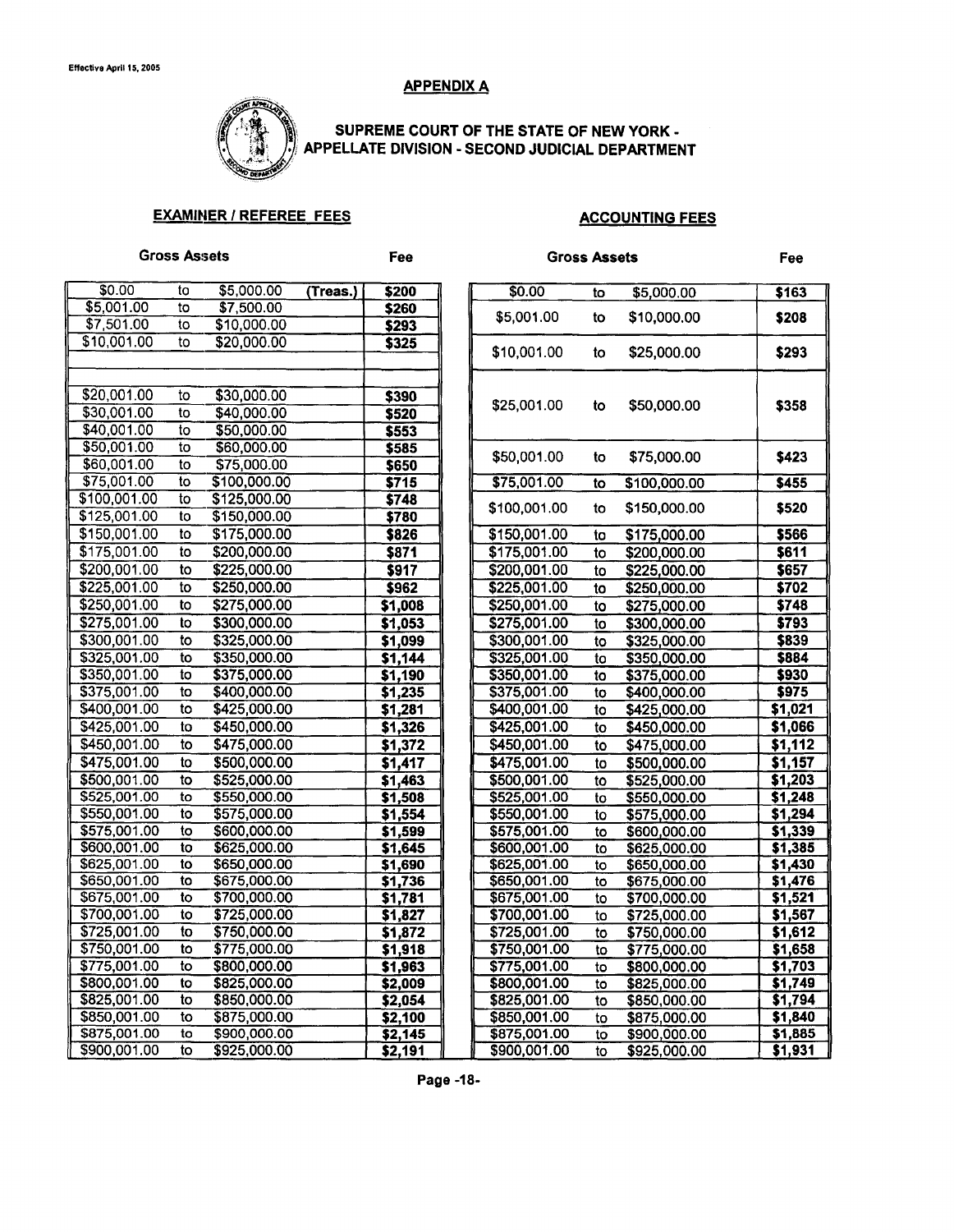| \$925,001.00<br>\$950,000.00<br>to                | \$2,236 | \$925,001.00<br>to<br>\$950,000.00     | \$1,976 |
|---------------------------------------------------|---------|----------------------------------------|---------|
| \$950,001.00<br>\$975,000.00<br>to                | \$2,282 | \$950,001.00<br>\$975,000.00<br>to     | \$2,022 |
| \$975,001.00<br>\$1,000,000.00<br>to              | \$2,327 | \$975,001.00<br>\$1,000,000.00<br>to   | \$2,067 |
| \$1,000,001.00<br>\$1,025,000.00<br>to            | \$2,373 | \$1,000,001.00<br>\$1,025,000.00<br>to | \$2,113 |
| \$1,025,001.00<br>\$1,050,000.00<br>to            | \$2,418 | \$1,025,001.00<br>to<br>\$1,050,000.00 | \$2,158 |
| \$1,050,001.00<br>\$1,075,000.00<br>to            | \$2,464 | \$1,050,001.00<br>to<br>\$1,075,000.00 | \$2,204 |
| \$1,075,001.00<br>\$1,100,000.00<br>to            | \$2,509 | \$1,075,001.00<br>\$1,100,000.00<br>to | \$2,249 |
| \$1,100,001.00<br>\$1,125,000.00<br>to            | \$2,555 | \$1,100,001.00<br>\$1,125,000.00<br>to | \$2,295 |
| \$1,125,001.00<br>\$1,150,000.00<br>to            | \$2,600 | \$1,125,001.00<br>\$1,150,000.00<br>to | \$2,340 |
| \$1,150,001.00<br>\$1,175,000.00<br>to            | \$2,646 | \$1,150,001.00<br>\$1,175,000.00<br>to | \$2,386 |
| \$1,175,001.00<br>\$1,200,000.00<br>to            | \$2,691 | \$1,175,001.00<br>\$1,200,000.00<br>to | \$2,431 |
| \$1,200,001.00<br>\$1,225,000.00<br>to            | \$2,737 | \$1,200,001.00<br>\$1,225,000.00<br>to | \$2,477 |
| \$1,225,001.00<br>to<br>\$1,250,000.00            | \$2,782 | \$1,225,001.00<br>\$1,250,000.00<br>to | \$2,522 |
| \$1,250,001.00<br>\$1,275,000.00<br>to            | \$2,828 | \$1,250,001.00<br>to<br>\$1,275,000.00 | \$2,568 |
| \$1,275,001.00<br>\$1,300,000.00<br>to            | \$2,873 | \$1,275,001.00<br>to<br>\$1,300,000.00 | \$2,613 |
| \$1,300,001.00<br>\$1,325,000.00<br>to            | \$2,919 | \$1,300,001.00<br>to<br>\$1,325,000.00 | \$2,659 |
| \$1,325,001.00<br>\$1,350,000.00<br>to            | \$2,964 | \$1,325,001.00<br>\$1,350,000.00<br>to | \$2,704 |
| \$1,350,001.00<br>\$1,375,000.00<br>to            | \$3,010 | \$1,350,001.00<br>to<br>\$1,375,000.00 | \$2,750 |
| \$1,375,001.00<br>\$1,400,000.00<br>to            | \$3,055 | \$1,375,001.00<br>\$1,400,000.00<br>to | \$2,795 |
| \$1,400,001.00<br>\$1,425,000.00<br>to            | \$3,101 | \$1,400,001.00<br>\$1,425,000.00<br>to | \$2,841 |
| \$1,425,001.00<br>to<br>\$1,450,000.00            | \$3,146 | \$1,425,001.00<br>to<br>\$1,450,000.00 | \$2,886 |
| \$1,450,001.00<br>\$1,475,000.00<br>to            | \$3,192 | \$1,450,001.00<br>\$1,475,000.00<br>to | \$2,932 |
| \$1,475,001.00<br>\$1,500,000.00<br>to            | \$3,237 | \$1,475,001.00<br>\$1,500,000.00<br>to | \$2,977 |
| \$1,500,001.00<br>\$1,525,000.00<br>to            | \$3,283 | \$1,500,001.00<br>\$1,525,000.00<br>to | \$3,023 |
| \$1,525,001.00<br>\$1,550,000.00<br>to            | \$3,328 | \$1,525,001.00<br>\$1,550,000.00<br>to | \$3,068 |
| \$1,550,001.00<br>$\overline{1,575,000.00}$<br>to | \$3,374 | \$1,550,001.00<br>\$1,575,000.00<br>to | \$3,114 |
| \$1,575,001.00<br>\$1,600,000.00<br>to            | \$3,419 | \$1,575,001.00<br>\$1,600,000.00<br>to | \$3,159 |
| \$1,600,001.00<br>\$1,625,000.00<br>to            | \$3,465 | \$1,600,001.00<br>\$1,625,000.00<br>to | \$3,205 |
| \$1,625,001.00<br>to<br>\$1,650,000.00            | \$3,510 | \$1,625,001.00<br>\$1,650,000.00<br>to | \$3,250 |
| \$1,650,001.00<br>\$1,675,000.00<br>to            | \$3,556 | \$1,650,001.00<br>\$1,675,000.00<br>to | \$3,296 |
| \$1,675,001.00<br>\$1,700,000.00<br>to            | \$3,601 | \$1,675,001.00<br>\$1,700,000.00<br>to | \$3,341 |
| \$1,700,001.00<br>\$1,725,000.00<br>to            | \$3,647 | \$1,700,001.00<br>\$1,725,000.00<br>to | \$3,387 |
| \$1,725,001.00<br>\$1,750,000.00<br>to            | \$3,692 | \$1,725,001.00<br>\$1,750,000.00<br>to | \$3,432 |
| \$1,750,001.00<br>\$1,775,000.00<br>to            | \$3,738 | \$1,750,001.00<br>\$1,775,000.00<br>to | \$3,478 |
| \$1,775,001.00<br>\$1,800,000.00<br>to            | \$3,783 | \$1,775,001.00<br>\$1,800,000.00<br>to | \$3,523 |
| \$1,800,001.00<br>\$1,825,000.00<br>to            | \$3,829 | \$1,800,001.00<br>\$1,825,000.00<br>to | \$3,569 |
| \$1,825,001.00<br>\$1,850,000.00<br>to            | \$3,874 | \$1,825,001.00<br>to<br>\$1,850,000.00 | \$3,614 |
| \$1,850,001.00<br>\$1,875,000.00<br>to            | \$3,920 | \$1,850,001.00<br>\$1,875,000.00<br>to | \$3,660 |
| \$1,875,001.00<br>\$1,900,000.00<br>to            | \$3,965 | \$1,875,001.00<br>\$1,900,000.00<br>to | \$3,705 |
| \$1,900,001.00<br>\$1,925,000.00<br>to            | \$4,011 | \$1,900,001.00<br>\$1,925,000.00<br>to | \$3,751 |
| \$1,925,001.00<br>\$1,950,000.00<br>to            | \$4,056 | \$1,925,001.00<br>\$1,950,000.00<br>to | \$3,796 |
| 51,950,001.00<br>\$1,975,000.00<br>to             | \$4,102 | \$1,950,001.00<br>\$1,975,000.00<br>to | \$3,842 |
| \$1,975,001.00<br>\$2,000,000.00<br>to            | \$4,147 | \$1,975,001.00<br>\$2,000,000.00<br>to | \$3,887 |
| \$2,000,001.00<br>\$2,025,000.00<br>to            | \$4,193 | \$2,000,001.00<br>\$2,025,000.00<br>to | \$3,933 |
| 82,025,001.00<br>\$2,050,000.00<br>to             | \$4,238 | \$2,025,001.00<br>\$2,050,000.00<br>to | \$3,978 |
| \$2,050,001.00<br>\$2,075,000.00<br>to            | \$4,284 | \$2,050,001.00<br>\$2,075,000.00<br>to | \$4,024 |
| \$2,075,001.00<br>\$2,100,000.00<br>to            | \$4,329 | \$2,075,001.00<br>\$2,100,000.00<br>to | \$4,069 |
| \$2,100,001.00<br>\$2,125,000.00<br>to            | \$4,375 | \$2,100,001.00<br>\$2,125,000.00<br>to | \$4,115 |
| \$2,125,001.00<br>\$2,150,000.00<br>to            | \$4,420 | \$2,125,001.00<br>\$2,150,000.00<br>to | \$4,160 |
| \$2,150,001.00<br>\$2,175,000.00<br>to            | \$4,466 | \$2,150,001.00<br>\$2,175,000.00<br>to | \$4,206 |
| \$2,175,001.00<br>\$2,200,000.00<br>to            | \$4,511 | \$2,175,001.00<br>\$2,200,000.00<br>to | \$4,251 |
| \$2,200,001.00<br>\$2,225,000.00<br>to            | \$4,557 | \$2,200,001.00<br>\$2,225,000.00<br>to | \$4,297 |
| \$2,225,001.00<br>\$2,250,000.00<br>to            | \$4,602 | \$2,225,001.00<br>\$2,250,000.00<br>to | \$4,342 |
| \$2,250,001.00<br>\$2,275,000.00<br>to            | \$4,648 | \$2,250,001.00<br>\$2,275,000.00<br>to | \$4,388 |
| \$2,275,001.00<br>\$2,300,000.00<br>to            | \$4,693 | \$2,275,001.00<br>\$2,300,000.00<br>to | \$4,433 |
| \$2,300,001.00<br>\$2,325,000.00<br>to            | \$4,739 | \$2,300,001.00<br>\$2,325,000.00<br>to | \$4,479 |

Page -19-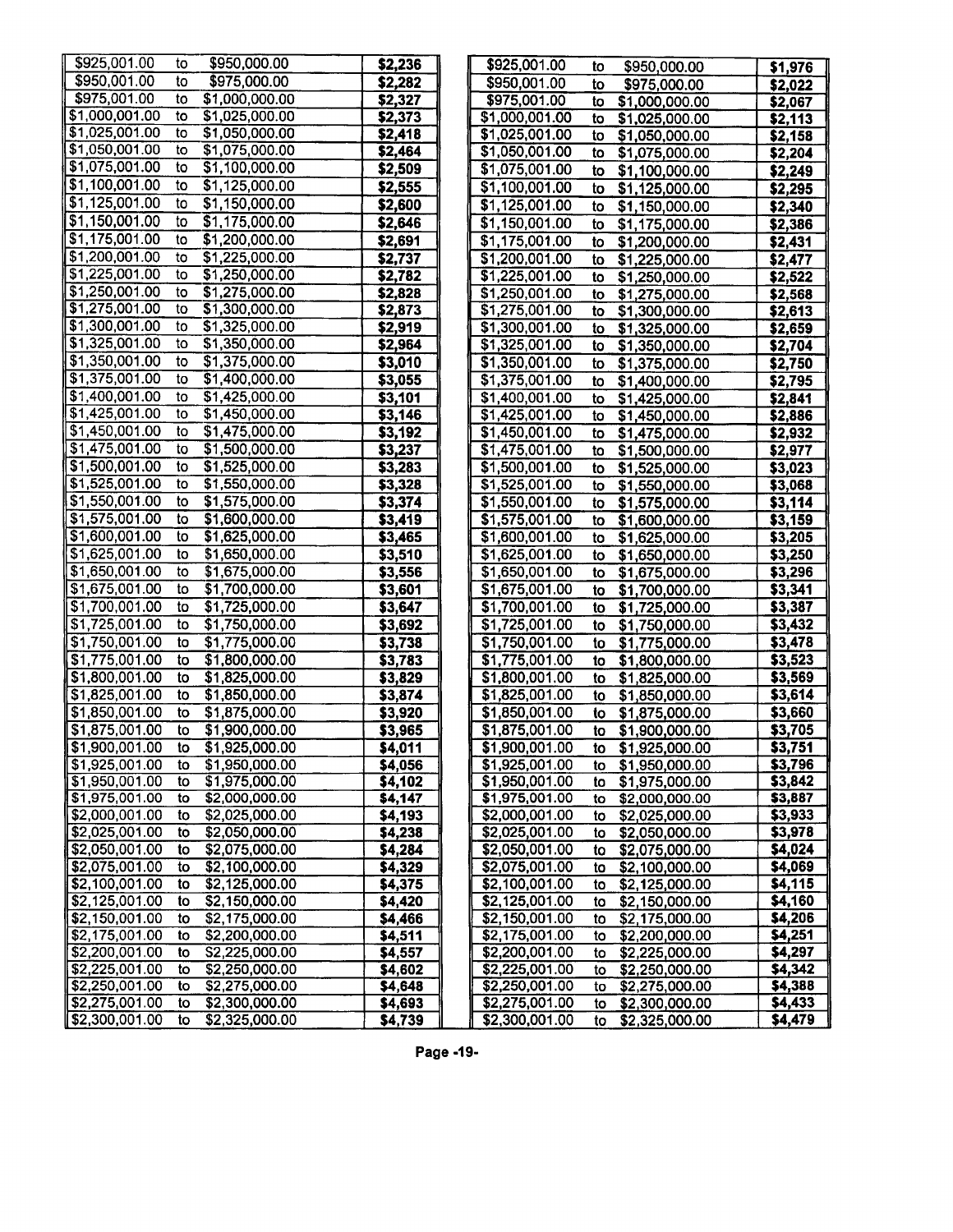| 82,325,001.00                | to | \$2,350,000.00 | \$4,784 | \$2,325,001.00 | to | \$2,350,000.00 | \$4,524 |
|------------------------------|----|----------------|---------|----------------|----|----------------|---------|
| $\parallel$ \$2,350,001.00   | to | \$2,375,000.00 | \$4,830 | \$2,350,001.00 | to | \$2,375,000.00 | \$4,570 |
| 52,375,001.00                | to | \$2,400,000.00 | \$4,875 | \$2,375,001.00 | to | \$2,400,000.00 | \$4,615 |
| \$2,400,001.00               | to | \$2,425,000.00 | \$4,921 | \$2,400,001.00 | to | \$2,425,000.00 | \$4,661 |
| \$2,425,001.00               | τo | \$2,450,000.00 | \$4,966 | \$2,425,001.00 | to | \$2,450,000.00 | \$4,706 |
| \$2,450,001.00               | to | \$2,475,000.00 | \$5,012 | \$2,450,001.00 | to | \$2,475,000.00 | \$4,752 |
| \$2,475,001.00               | to | \$2,500,000.00 | \$5,057 | \$2,475,001.00 | to | \$2,500,000.00 | \$4,797 |
| ∥\$2,500,001.00              | to | \$2,525,000.00 | \$5,103 | \$2,500,001.00 | to | \$2,525,000.00 | \$4,843 |
| $\frac{1}{2}$ \$2,525,001.00 | to | \$2,550,000.00 | \$5,148 | \$2,525,001.00 | to | \$2,550,000.00 | \$4,888 |
| $\frac{1}{2}$ \$2,550,001.00 | to | \$2,575,000.00 | \$5,194 | \$2,550,001.00 | to | \$2,575,000.00 | \$4,934 |
| $1$ \$2,575,001.00           | tΟ | \$2,600,000.00 | \$5,200 | \$2,575,001.00 | to | \$2,600,000.00 | \$4,979 |

| \$2,325,001.00 | to | \$2,350,000.00 | \$4,784 | \$2,325,001.00 | to | \$2,350,000.00 | \$4,524 |
|----------------|----|----------------|---------|----------------|----|----------------|---------|
| \$2,350,001.00 | to | \$2,375,000.00 | \$4,830 | \$2,350,001.00 | to | \$2,375,000.00 | \$4,570 |
| \$2,375,001.00 | to | \$2,400,000.00 | \$4,875 | \$2,375,001.00 | to | \$2,400,000.00 | \$4,615 |
| \$2,400,001.00 | to | \$2,425,000.00 | \$4,921 | \$2,400,001.00 | to | \$2,425,000.00 | \$4,661 |
| \$2,425,001.00 | τo | \$2,450,000.00 | \$4,966 | \$2,425,001.00 | to | \$2,450,000.00 | \$4,706 |
| \$2,450,001.00 | 10 | \$2,475,000.00 | \$5,012 | \$2,450,001.00 | tο | \$2,475,000.00 | \$4,752 |
| \$2,475,001.00 | to | \$2,500,000.00 | \$5,057 | \$2,475,001.00 | to | \$2,500,000.00 | \$4,797 |
| \$2,500,001.00 | tο | \$2,525,000.00 | \$5,103 | \$2,500,001.00 | to | \$2,525,000.00 | \$4,843 |
| \$2,525,001.00 | to | \$2,550,000.00 | \$5,148 | \$2,525,001.00 | to | \$2,550,000.00 | \$4,888 |
| \$2,550,001.00 | īΟ | \$2,575,000.00 | \$5,194 | \$2,550,001.00 | to | \$2,575,000.00 | \$4,934 |
| \$2,575,001.00 | tο | \$2,600,000.00 | \$5,200 | \$2,575,001.00 | to | \$2,600,000.00 | \$4,979 |
|                |    |                |         |                |    |                |         |

Maximum Court Examiner fee \$5,200.00 Add \$45.00 to fee for each additional \$25,000.00 increment

 $\mathcal{A}^{\mathrm{c}}$  ,  $\mathcal{A}^{\mathrm{c}}$